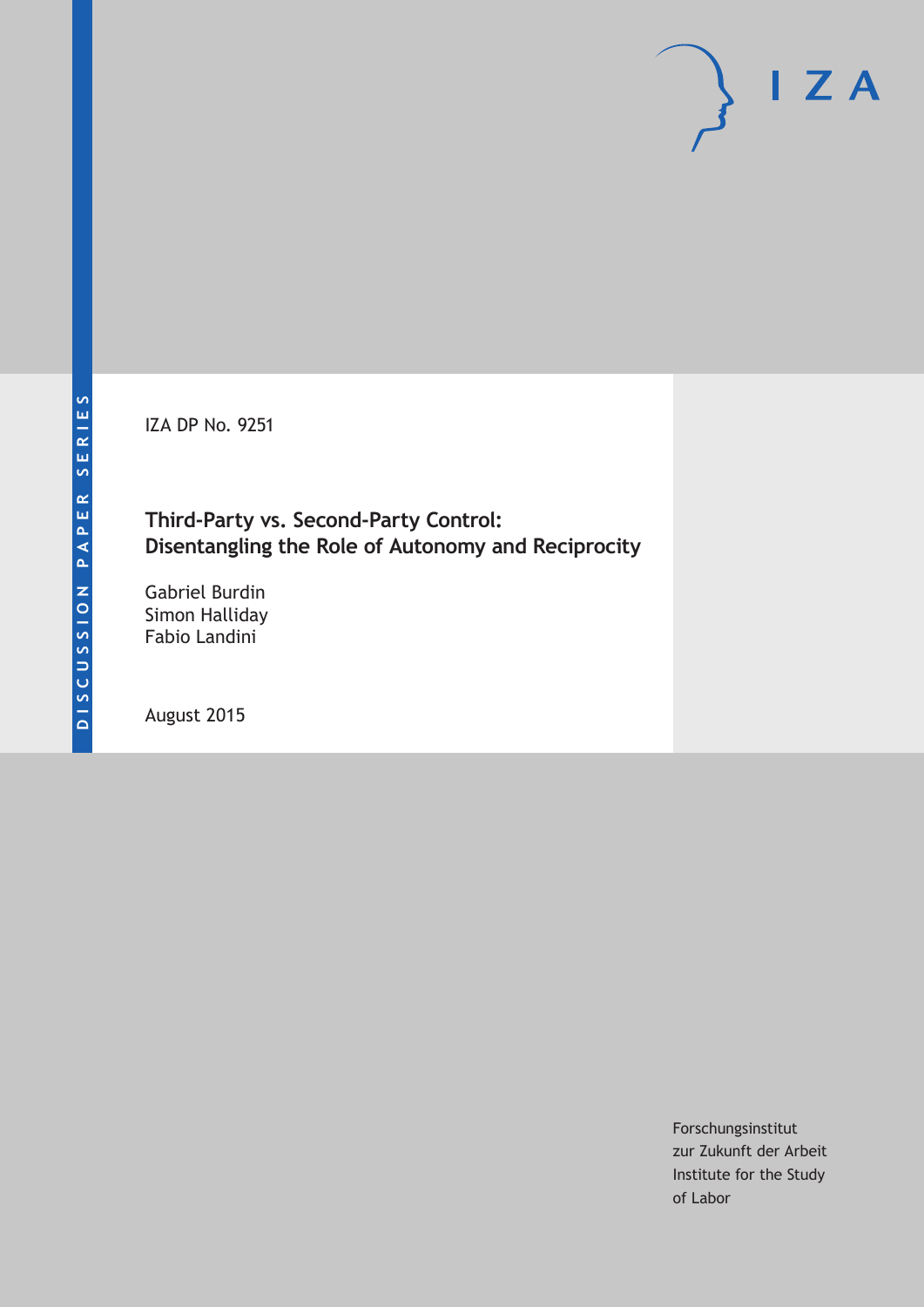# **Third-Party vs. Second-Party Control: Disentangling the Role of Autonomy and Reciprocity**

# **Gabriel Burdin**

*Leeds University Business School, IECON-FCEA, Universidad de la Republica and IZA*

## **Simon Halliday**

*Smith College*

### **Fabio Landini**

*SEP, LUISS University and CRIOS, Bocconi University*

Discussion Paper No. 9251 August 2015

IZA

P.O. Box 7240 53072 Bonn **Germany** 

Phone: +49-228-3894-0 Fax: +49-228-3894-180 E-mail: iza@iza.org

Any opinions expressed here are those of the author(s) and not those of IZA. Research published in this series may include views on policy, but the institute itself takes no institutional policy positions. The IZA research network is committed to the IZA Guiding Principles of Research Integrity.

The Institute for the Study of Labor (IZA) in Bonn is a local and virtual international research center and a place of communication between science, politics and business. IZA is an independent nonprofit organization supported by Deutsche Post Foundation. The center is associated with the University of Bonn and offers a stimulating research environment through its international network, workshops and conferences, data service, project support, research visits and doctoral program. IZA engages in (i) original and internationally competitive research in all fields of labor economics, (ii) development of policy concepts, and (iii) dissemination of research results and concepts to the interested public.

IZA Discussion Papers often represent preliminary work and are circulated to encourage discussion. Citation of such a paper should account for its provisional character. A revised version may be available directly from the author.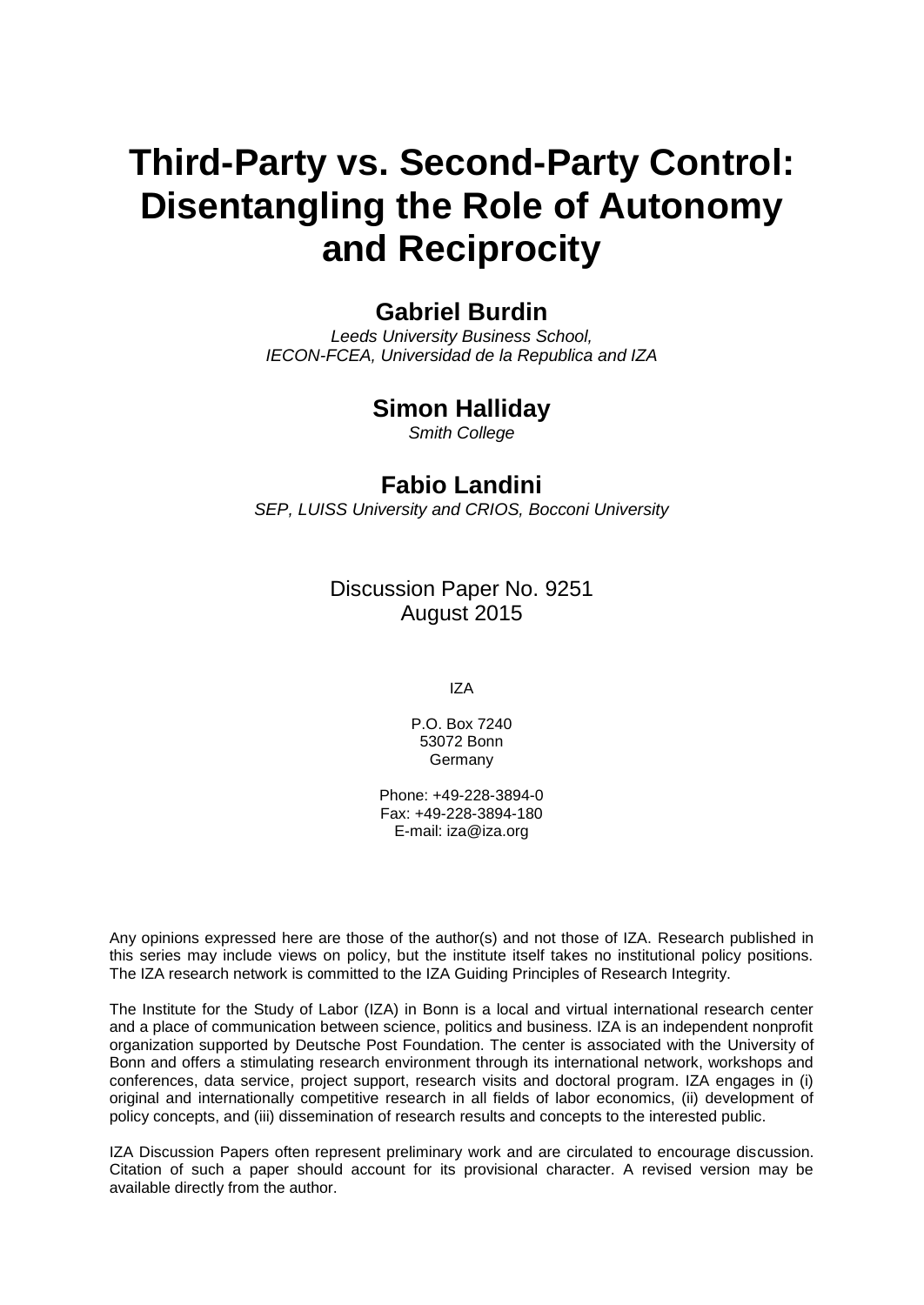IZA Discussion Paper No. 9251 August 2015

# **ABSTRACT**

# **Third-Party vs. Second-Party Control: Disentangling the Role of Autonomy and Reciprocity**

This paper studies the role of autonomy and reciprocity in explaining control averse responses in principal-agents interactions. While most of the social psychology literature emphasizes the role of autonomy, recent economic research has provided an alternative explanation based on reciprocity. We propose a simple model and an experiment to test the relative strength of these two motives. We compare two treatments: one in which control is exerted directly by the principal (second-party control); and the other in which it is exerted by a third party enjoying no residual claimancy rights (third-party control). If control aversion is driven mainly by autonomy, then it should persist in the third-party treatment. Our results, however, suggest that this is not the case. Moreover, when a third party instead of the principal exerts control, control results in a greater expected profit for the principal. The implications of these results for organizational design are discussed.

JEL Classification: C72, C91, D23, M54

Keywords: third party, second party, control aversion, autonomy, principal-agent game, social preferences, trust, reciprocity

Corresponding author:

Simon Halliday Department of Economics Smith College Northampton, MA 01063 USA E-mail: [shalliday@smith.edu](mailto:shalliday@smith.edu)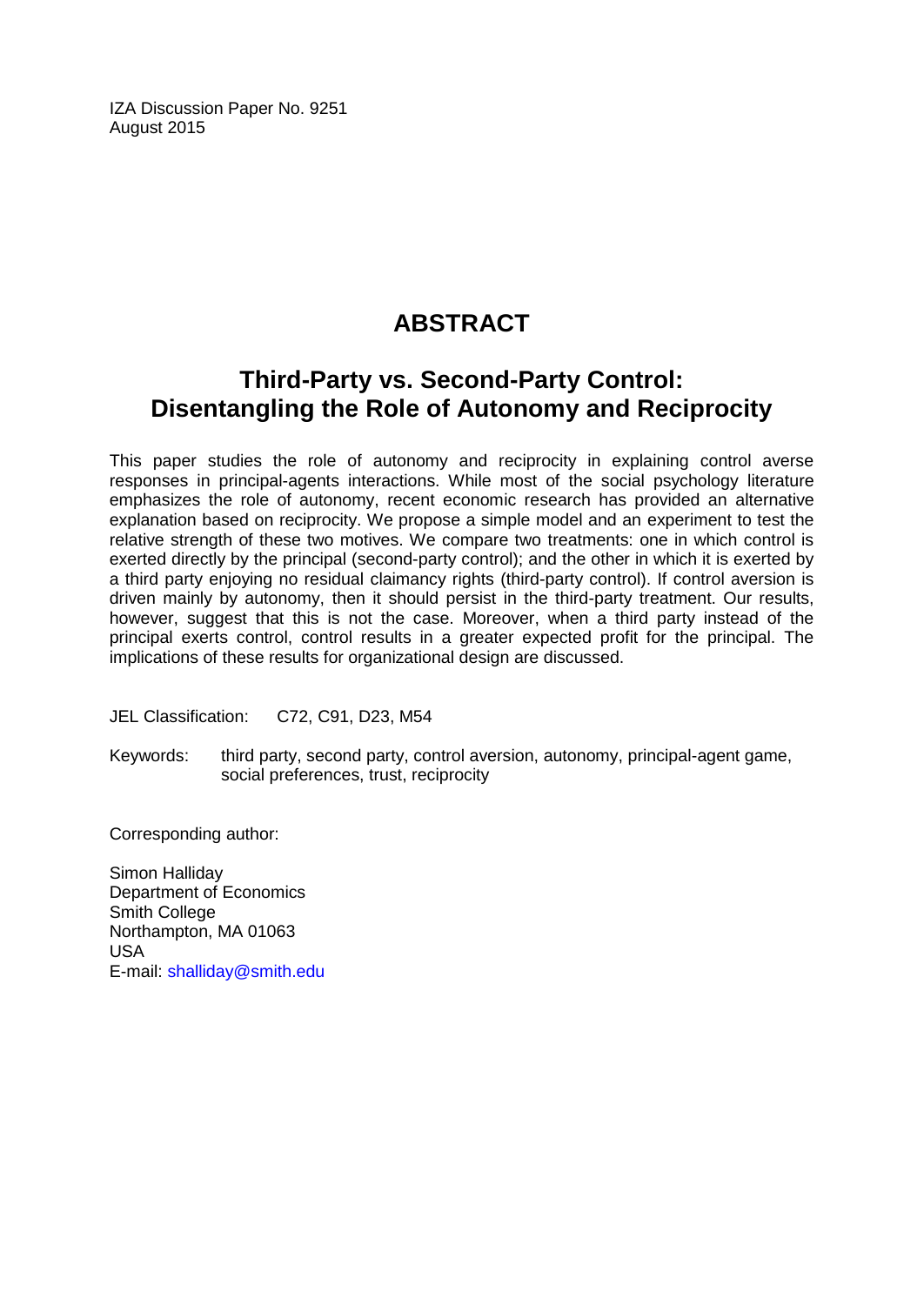#### **1. Introduction**

In contemporary societies, significant resources are devoted to control people's actions. For instance, a substantial fraction of the labor force is allocated to supervisory tasks in both developed and developing countries (Acemoglu and Newman, 2002; Jayadev and Bowles, 2006; Fafchamps and Söderbom, 2006). According to figures computed from the European Working Condition Survey (EWCS), more than half (57%) of nonsupervisory employees lack procedural autonomy at work in at least one dimension (i.e. the ability to change or choose the order of tasks, the speed or rate of work and the method of work) and 42% perceive that their work rate depends on the direct control of their bosses. <sup>1</sup> Hence, understanding the precise behavioral mechanisms underlying people's reactions to control and their economic consequences remain important concerns.

Traditionally, two main streams of literature have focused on people's reactions to control. On the one hand social psychologists have emphasized the role of individual orientations towards autonomy and control. According to Self-Determination Theory (SDT), human beings have a basic psychological need for autonomy (Deci and Ryan, 1985). That is, humans require "a form of freedom in which a party experiences himself to be the locus of causality for his own behavior " (Gagné and Deci, 2005, p. 333). This approach sees people's wellbeing as inseparable from their experience of personal and motivational autonomy (Chirkov et al, 2011) and considers the quest for autonomy as one of the main drivers of individual reactions to control.<sup>2</sup>

On the other hand, behavioral economists have focused primarily on intention-based social preferences, in particular reciprocity (Falk and Fischbacher, 2006; Dufwenberg and Kirchsteiger, 2004; Von Siemens, 2013). Nowadays, there is ample evidence that many agents behave in a reciprocal manner even when acting on reciprocal preferences is costly and yields no future rewards (see, for instance, Fehr and Gächter, 2000). On this basis Falk and Kosfeld (2006, henceforth, F&K) have provided a reciprocity-based

 $1$  Own calculations from EWCS wave 2010.

<sup>&</sup>lt;sup>2</sup> Several experiments conducted by psychologists in highly differentiated contexts have shown that environments supporting autonomy (control) to significantly increase (decrease) intrinsic motivations and prosocial behavior, and therefore that autonomy and control can severely affect task performance (see Gagné, 2003; Greene-Demers et al., 1997; Pelletier et al., 1998; Fabes et al., 1989; Kunda and Schwartz, 1983; Upton, 1974; Batson et al., 1978; Sobus,1995).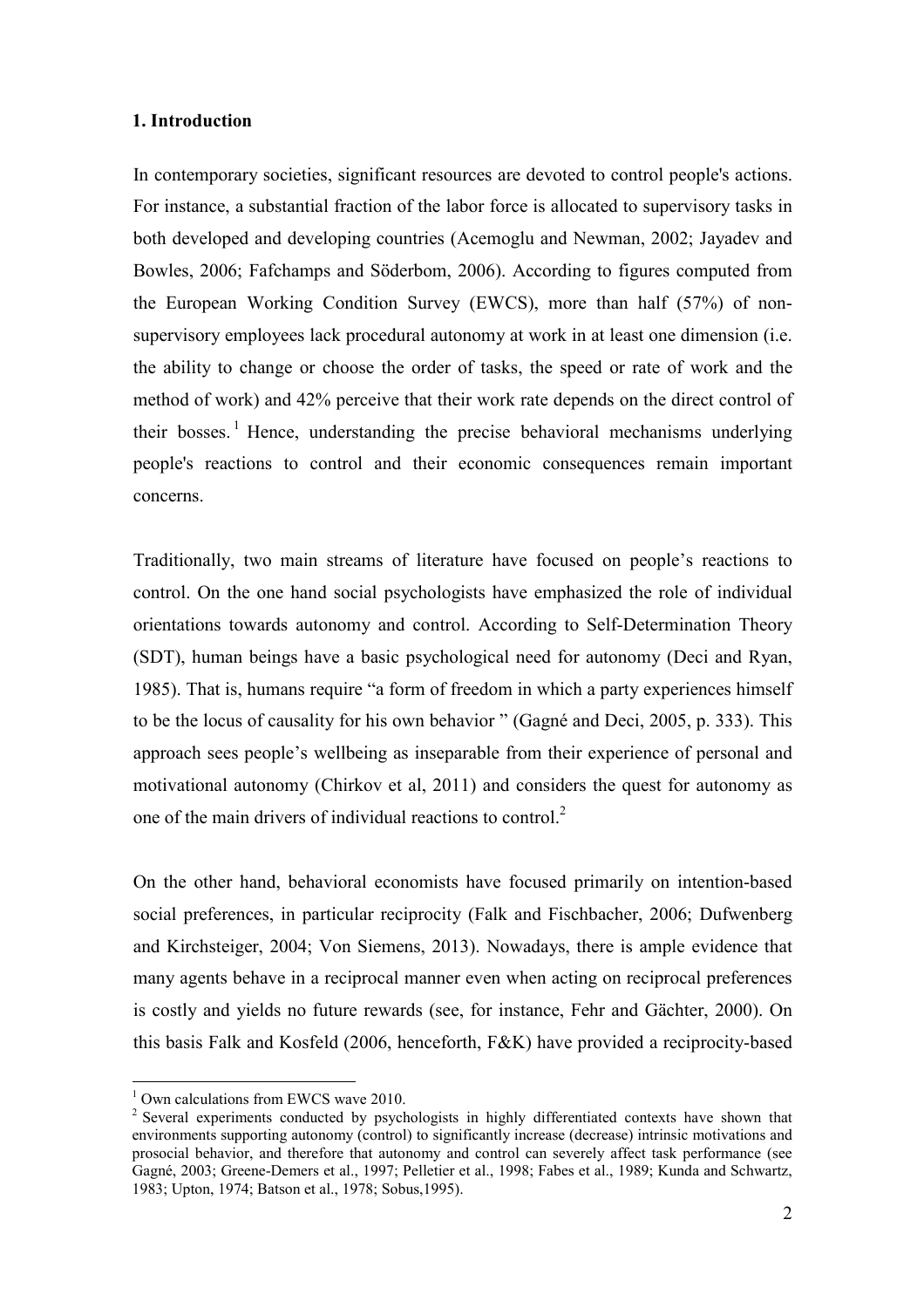explanation for individual reactions to control. In a principal-agent game they explore the phenomena of hidden costs of control and the idea that 'control aversion' may be one of the reasons why incentives sometimes degrade performance. They found a sizeable fraction of agents react negatively to control and that control is not profitable, i.e. principals earn more if they leave agents to decide freely than if they control. F&K explain their result in terms of negative reciprocity on the side of the agents who punish the controlling principals for their distrust. $3$ 

Although both the autonomy and the reciprocity explanations are plausible, there is still no clear evidence that help to disentangle them. F&K explored the agents' emotional perception of control in their experiment and the most frequent answers among those agents who react negatively to control were distrust and lack of autonomy. However, the experimental design does not allow the authors to separate the explanatory role of these two motives and thus leaves their relative importance unexplained. Distinguishing between these two motives is important as it affects the way in which control practices ought to be implemented. If reciprocity is the main driver, then third-party control (i.e. through salaried supervisors enjoying no residual claimancy rights) is to be preferred over second-party control (i.e. through supervisors entitled with residual claimancy rights). On the contrary, if autonomy is the strongest motive, then control is always perceived in a negative way and it may thus degrade performance independently of whom is exerting it.

In this paper we extend F&K's experimental design to disentangle the role of autonomy and reciprocity in explaining how individuals react to control in a principal-agent relationship. We vary their experiment to permit it to include three parties: the principal, who benefits from the effort of the agent, the agent, and a third party who is given a show-up fee and chooses whether or not to exert control over the agent, but does not directly benefit from the agent's actions (i.e. he does not have any claim over the residual). On this basis, we obtain three main results: (1) in the presence of a third party who can exert control we find no hidden costs of control; (2) when a third party instead of the principal exerts control, the fraction of control averse agents dramatically

<sup>&</sup>lt;sup>3</sup> Recent experimental evidence also suggests that individuals intrinsically value decisional autonomy over their own and others' outcomes (Bartling et al, 2014; Owens et al, 2014). Moreover, greater procedural autonomy and lower monitoring intensity appear to correlate positively with greater job satisfaction (Bartling et al, 2013).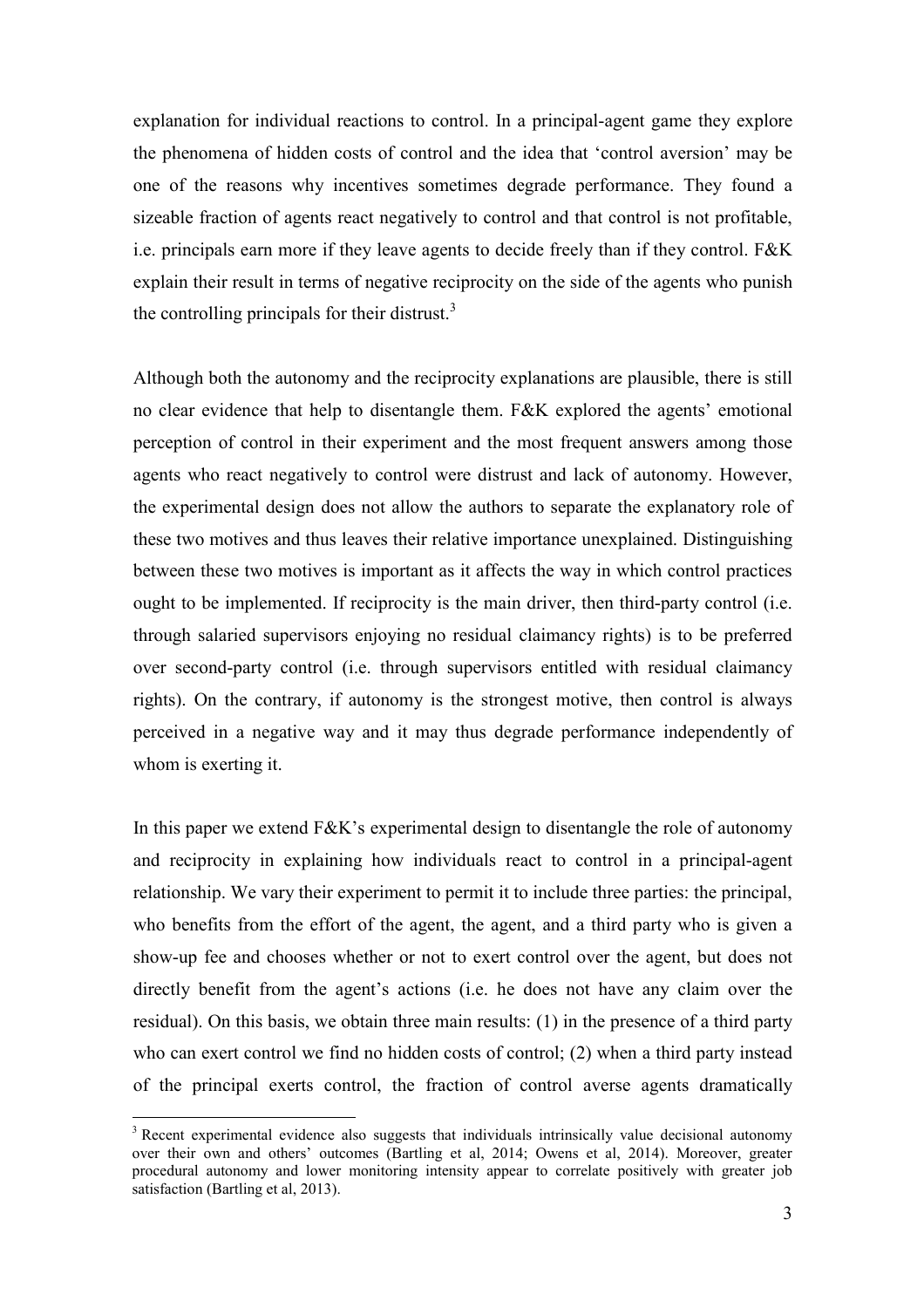decreases and control results in a greater expected profit for the principal; (3) independently of the type of control, a relatively high degree of heterogeneity in behavioral responses to control exist. Regression analysis shows no correlation between the probability of being control averse and a psychological measure of autonomy orientation (General Causality Orientation Scale; GCOS). In contrast, we find a significantly negative correlation between this probability and individuals' controlled orientation as measured by GCOS. Overall, control aversion appears to be driven (at least in this very specific and highly stylized experimental setting) by negative reciprocity rather than by agents' preference for autonomy.

The paper contributes to the growing experimental economics literature on authority and control in organizations (Falk and Kosfeld, 2006; Ziegelmeyer et al, 2012; Fehr et al., 2013; Charness et al., 2011; Schnedler and Vadovic, 2011). The study also adds to the literature on crowding out (in) effects of incentives on intrinsic motives (see Frey and Jegen, 2000; Bowles and Polanía, 2012). Finally, the paper contributes to the research agenda in organizational economics trying to improve the mapping of individual preferences and assessing the consequences of the mismatch between preferences and organization design (Ben Ner, 2013). By disentangling the precise behavioral motives underlying reactions to control, the results presented in this paper may have implications for key aspects of organizational design, such as the optimal level of employees' discretion and monitoring practices. Specifically, our results may provide a rationale for why fixed wage contracts are still dominant in supervisory occupations, despite standard economic reasoning would suggest to couple monitoring responsibilities and residual claimancy (Alchian and Demsetz, 1972).<sup>4</sup> The reason is that in the presence of reciprocal types, the exercise of control combined with residual claimancy rights may trigger workers' control averse dispositions.

The rest of the paper is structured as follows. In Section 2 we sketch a simple model to rationalize the role of reciprocal preferences and autonomy preferences in explaining costs of control. In section 3, we present the experimental design, including the original F&K design and our third-party treatment. Section 4 describes practical procedures

<sup>&</sup>lt;sup>4</sup> According to own calculations from EWCS wave 2010, only 29% of supervisory employees are paid through performance-contingent schemes (price rates, profit sharing, company shares). This fraction is slightly lower for non-supervisory employees (20.3%).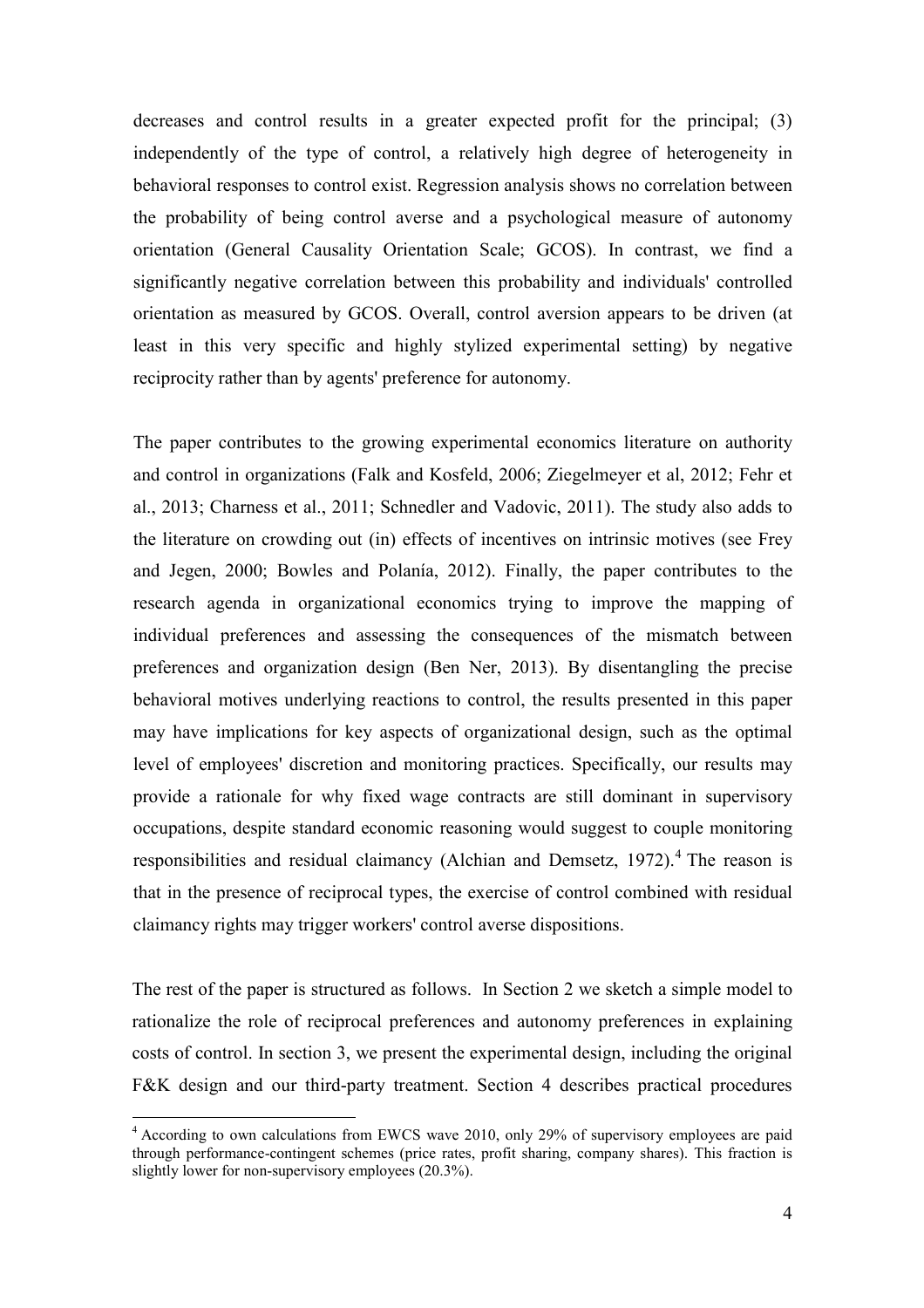related to the experiment. Section 5 presents the main results. Finally, in section 6 we conclude and discuss potential extensions.

#### **2. Reciprocity and Autonomy: A Simple Model**

Consider a principal-agent interaction in which the principal (P) chooses the degree of control *c* and the agent (A) chooses the level of a productive activity *x*. P's payoff is monotonically increasing in *x*, whereas for A *x* is costly. Control is modeled as a minimum threshold on *x*, which we call *x*. For the sake of simplicity we model control as a binary choice: either P chooses to control – i.e.  $c = 1$ , or P chooses not to control – i.e. when P sets  $c = 0$ . A's choice set is bounded on x and A can choose only  $x \ge x$ . When P sets  $c = 0$ , A can choose any  $x \ge 0$ .

P's payoff takes the following form:

$$
\pi_P = qx
$$

where  $q$  is the marginal product of activity  $x$ . In line with F&K we assume that the behavior of A is motivated by social preferences. In particular we focus on two main types of such motives: autonomy and reciprocity. Autonomy is assumed to affect the disutility that A experiences in performing the activity *x* (i.e. intrinsic motivation). Reciprocity is assumed to affect the extent to which A evaluates the payoff of P in her own utility function. As a way to distinguish between these two motives, we assume A's utility function takes the following form:

(2) 
$$
U_A = w - \gamma(c) \frac{x^2}{2} + \beta \pi_P
$$

where *w* is the wage (exogenous in this model),  $\gamma(c)$  where  $\gamma > 0$  captures the increase in the disutility of *x* as a result of control (preference for Autonomy) and  $\beta$  is the weight with which A evaluates P's payoff. In particular we assume that  $\beta$  takes the following form:

(3) 
$$
\beta = \frac{x^F}{q} + \lambda(c)
$$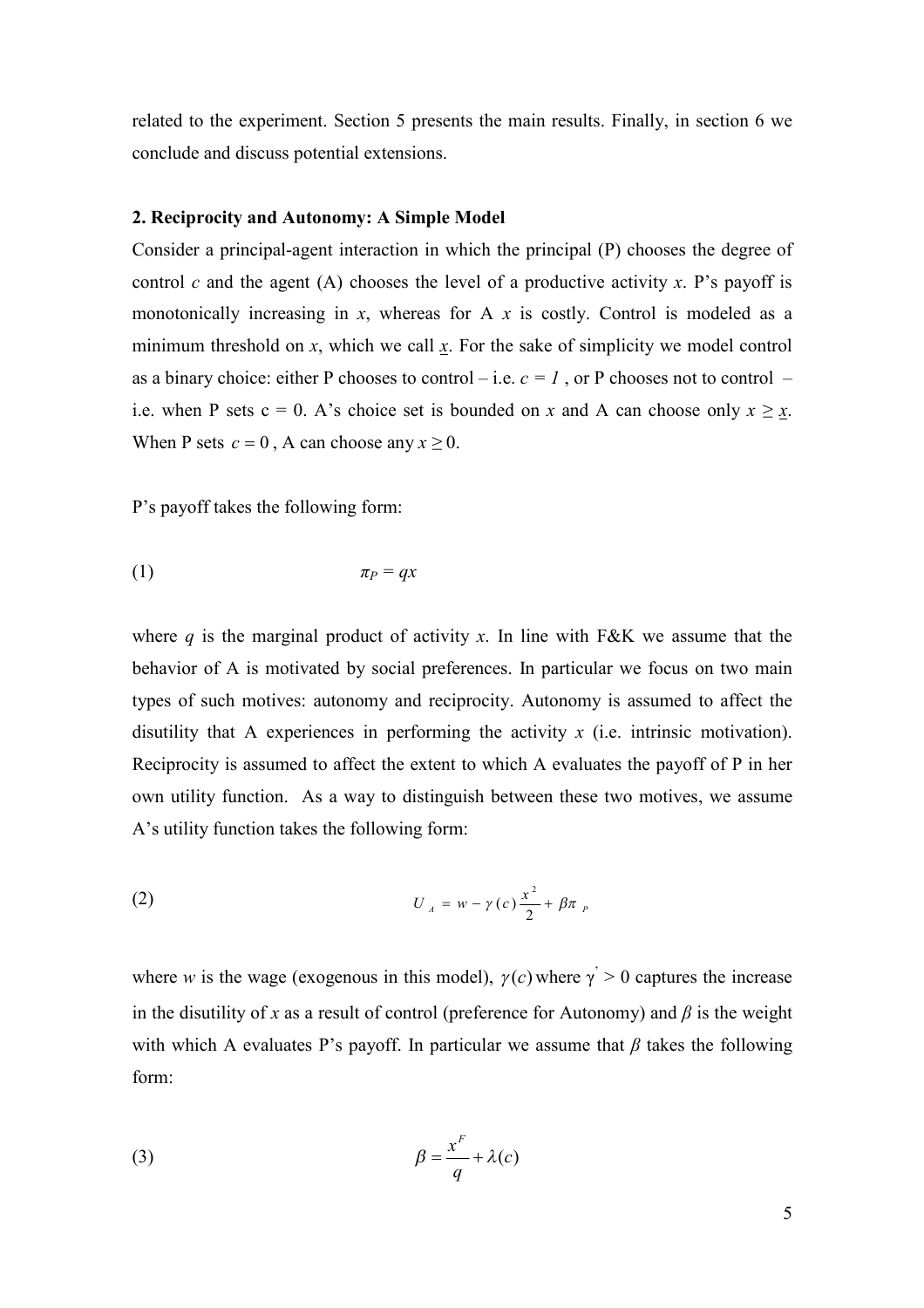where  $x^F$  is a fair level of x which depends on an agent-specific social norm, and  $\lambda(c)$ with  $\lambda$ '<0 is a function capturing the extent to which A conditions their evaluation of P's payoff on P's decision to control (Reciprocity). In order to make clear predictions we assume  $\gamma(c)$  and  $\lambda(c)$  have the following form:

(4) 
$$
\gamma(c) = \begin{cases} 1 & \text{if } c = 0 \\ \gamma & \text{if } c = 1 \end{cases}
$$

(5) 
$$
\lambda(c) = \begin{cases} 0 & \text{if } c = 0 \\ -\lambda & \text{if } c = 1 \end{cases}
$$

where  $\gamma \geq 1$ .

The timing of the interaction is as follows. At stage 1, for a given level of *w*, P chooses whether to exercise control, i.e. sets  $c = 0$  or  $c = 1$ . At stage 2, having observed P's control decision, A chooses the level of *x*. We solve the model by backward induction.

From equations (2) and (3) together we obtain the following first order condition (FOC) for  $A^T$ 

(6) 
$$
x(c) = \frac{x^F + q\lambda(c)}{\gamma(c)}
$$

Equation (6) provides A's optimal level of  $x$  as a function of  $c$ . By substituting equation (6) into equation (1) we have the following maximization problem for P:

(7) 
$$
\max_{c=\{0,1\}} \pi_P(c) = q \left[ \frac{x^F + q\lambda(c)}{\gamma(c)} \right]
$$

Given the binary nature of P's choice we can directly compare the payoff for each value of *c*. From equations (4), (5) and (6) we obtain the following: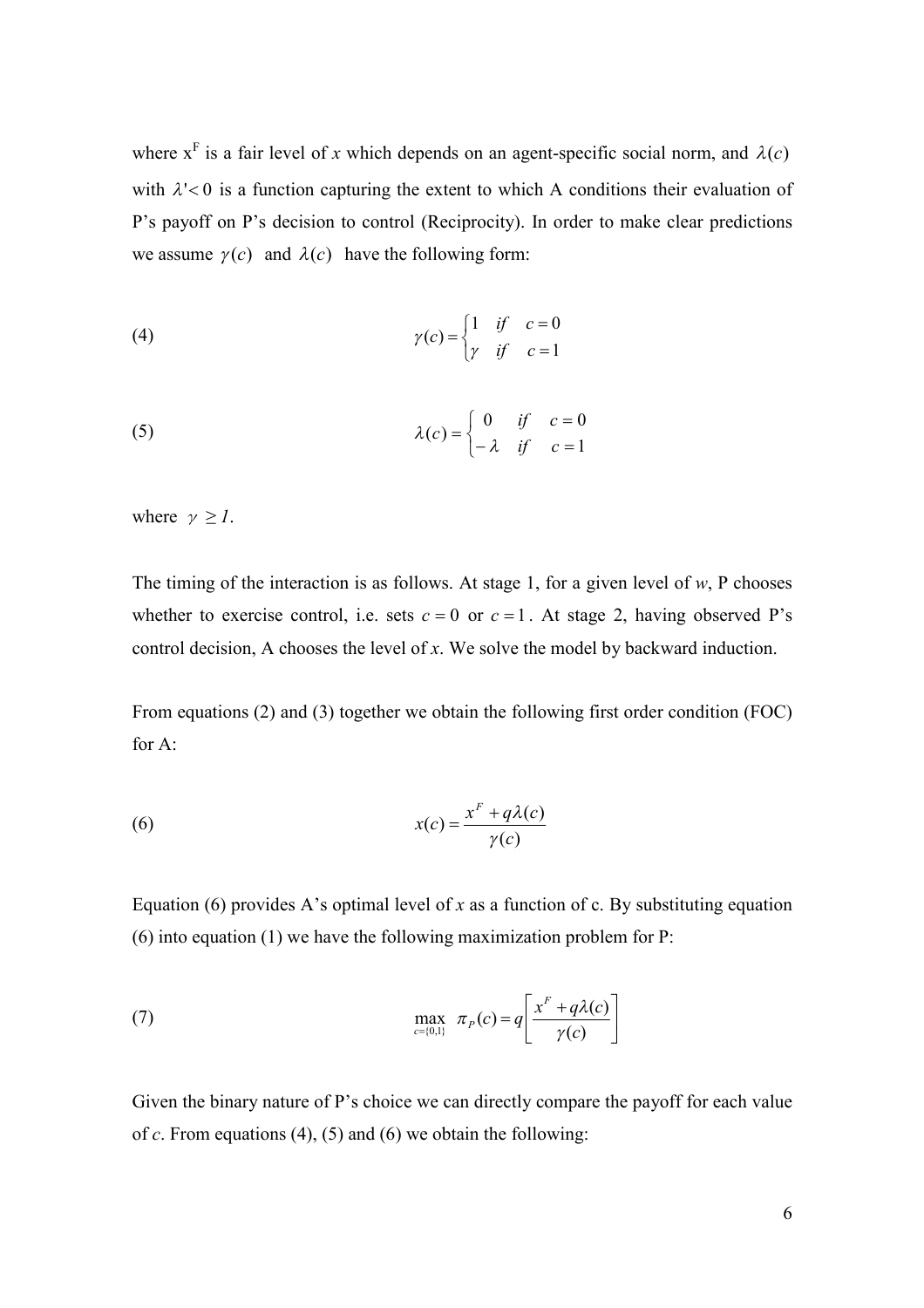(8) 
$$
c = 0 \iff x * = x^F \iff \pi(p) = qx^F
$$

(9) 
$$
c = I \iff x^* \begin{cases} \frac{x^F - q\lambda}{\gamma} & \text{if } \frac{x}{\gamma} \leq \frac{x^F - q\lambda}{\gamma} & \text{if } \frac{x^F - q\lambda}{\gamma} \\ \frac{x}{\gamma} & \text{if } \frac{x \geq \frac{x^F - q\lambda}{\gamma}}{\gamma} \end{cases} \iff \pi_P(1) = q \frac{x}{\gamma}
$$

By comparing equations (8) and (9) we can see that the optimal choice for P is to control if and only if  $x \ge x^F$ .

In our paper, the main focus is on the behavior of A. While SDT explains the negative effect of control on A's actions mainly in terms of autonomy, i.e. it tends to assume that *γ* >1 and  $\lambda$  = 0 for any *c*, F&K primarily focus on reciprocity, i.e. they assume  $\gamma$  = 1 and  $\lambda > 0$  for any *c*. According to our model, however, both motives can be relevant and distinguishing between them is important. If reciprocity is the predominant factor there could be a rationale for designing control in such a way that negative signals on the side of the principal are somewhat attenuated, for instance by decoupling monitoring and residual claimancy rights. On the contrary, if autonomy is the prevalent force control *per se* may be perceived in a negative way, independently on whom is exerting it. Our experiment is expressly aimed at disentangling these effects.

#### **3. Experimental Design**

#### *Principal-agent Game*

In order to test the extent to which control aversion depends on both reciprocity and autonomy we rely on a simple laboratory experiment. The experiment is based on the two-stage principal-agent game used in F&K and replicated in Ziegelmeyer et al (2012), which are similar to the setting of our model. The agent chooses a productive activity *x*, which is costly to him but beneficial for the principal. The monetary cost for the agent is  $c(x) = x$ , while the benefit for the principal is 2*x*; i.e., the marginal cost of providing the productive activity is always smaller than the marginal benefit. The agent has an initial endowment of 120 experimental currency units (ECUs), while the endowment of the principal is 0. The payoff functions are thus given by: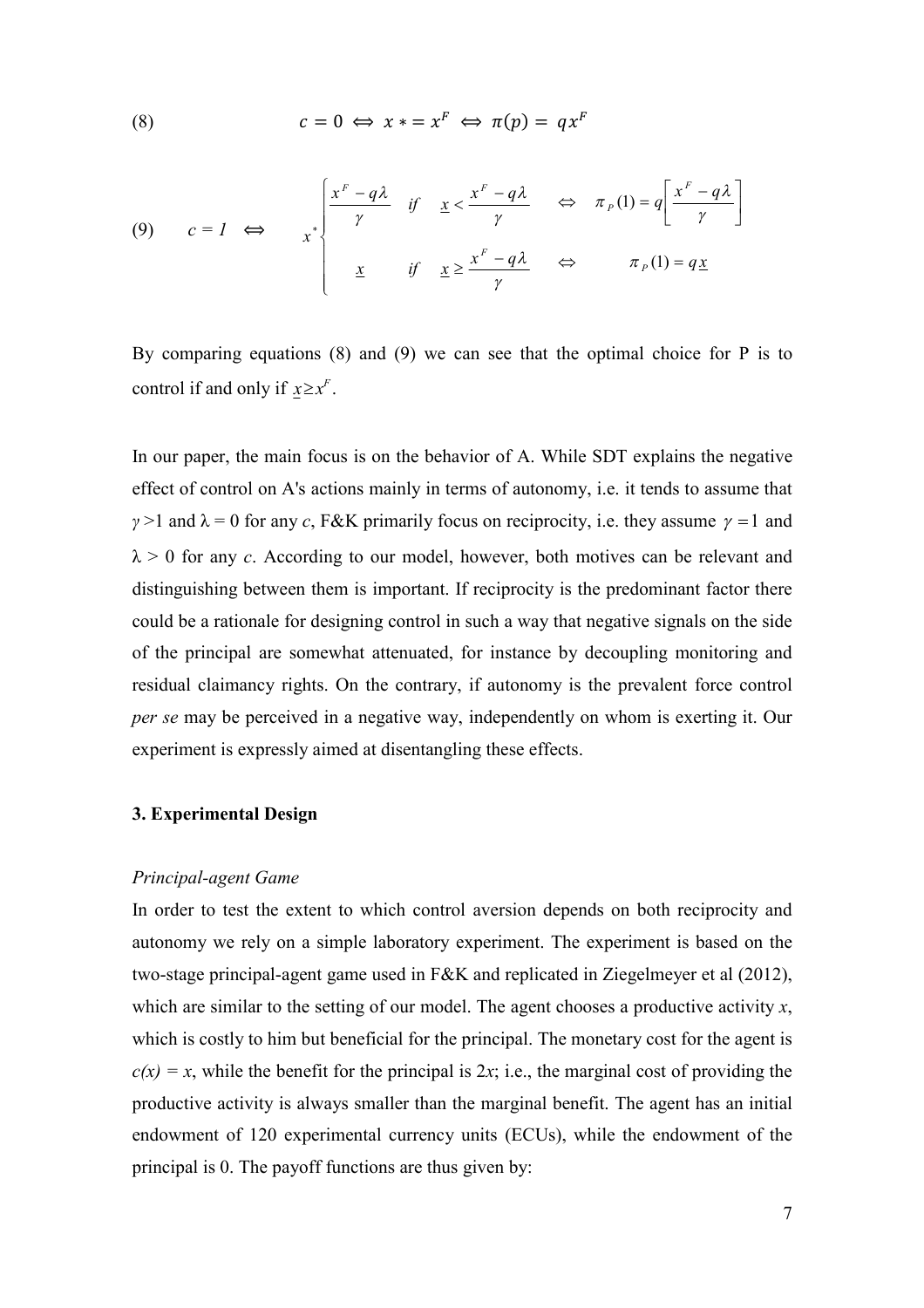$$
\pi_{\rm P} = 2x
$$

(11) 
$$
\pi_{A} = 120 - x
$$

Before the agent decides on *x*, the principal determines the agent's choice set. The principal can either restrict the agent's choice set, in which case the agent can choose any integer value  $x \in \{x, x+1, ..., 120\}$ , or the principal can leave the choice set unrestricted to  $x \in \{0, 1, ..., 120\}$ . Thus the principal can control the agent's decision environment, thereby guaranteeing a minimal payoff of *2x*, or the principal can leave the decision completely up to the agent, trusting that the agent will not choose an *x* below *x*.

#### *Treatment*

In line with the model of Section 1, we conjecture that the principal's choice to control has two main effects. First, as conjectured by F&K, it signals distrust and thus motivates reciprocity on the side of the agent  $(\lambda(c))$ . Second, as a consequence of a reduction in decisional autonomy, it crowds out the agent's intrinsic motivation to contribute  $(\gamma(c))$ . We call the first the *reciprocity effect*, and the second the *autonomy effect*. In order to disentangle these two effects we consider 2 distinct experiments: Experiment 1 (C10) and Experiment 2 (TP10). In C10, the principal chooses whether or not to control (replicating F&K's baseline treatment with  $x = 10$ . In TP10 the decision to control is taken by a neutral third party (i.e. a subject outside the main principal-agent interaction) whose payoff is not affected by the agent's choice as the third party is only paid a showup fee. The third party chooses whether or not to set  $x = \underline{x} = 10$ . Each agent makes their decision using the strategy method specifying the level of x in the condition when the principal exerts control and the level of x when the principal does not exert control, or, in the TP10 treatment, the level of x in the condition when the third party exerts control and the level of x when the third party does not exert control. Since in TP10 the principal is only a passive player, no reciprocity motive can explain the agent's behavior in this treatment.

On this basis, if we were to find that in TP10 control significantly reduces the level of *x* chosen by the agent (comparing across the conditions), there would be room to argue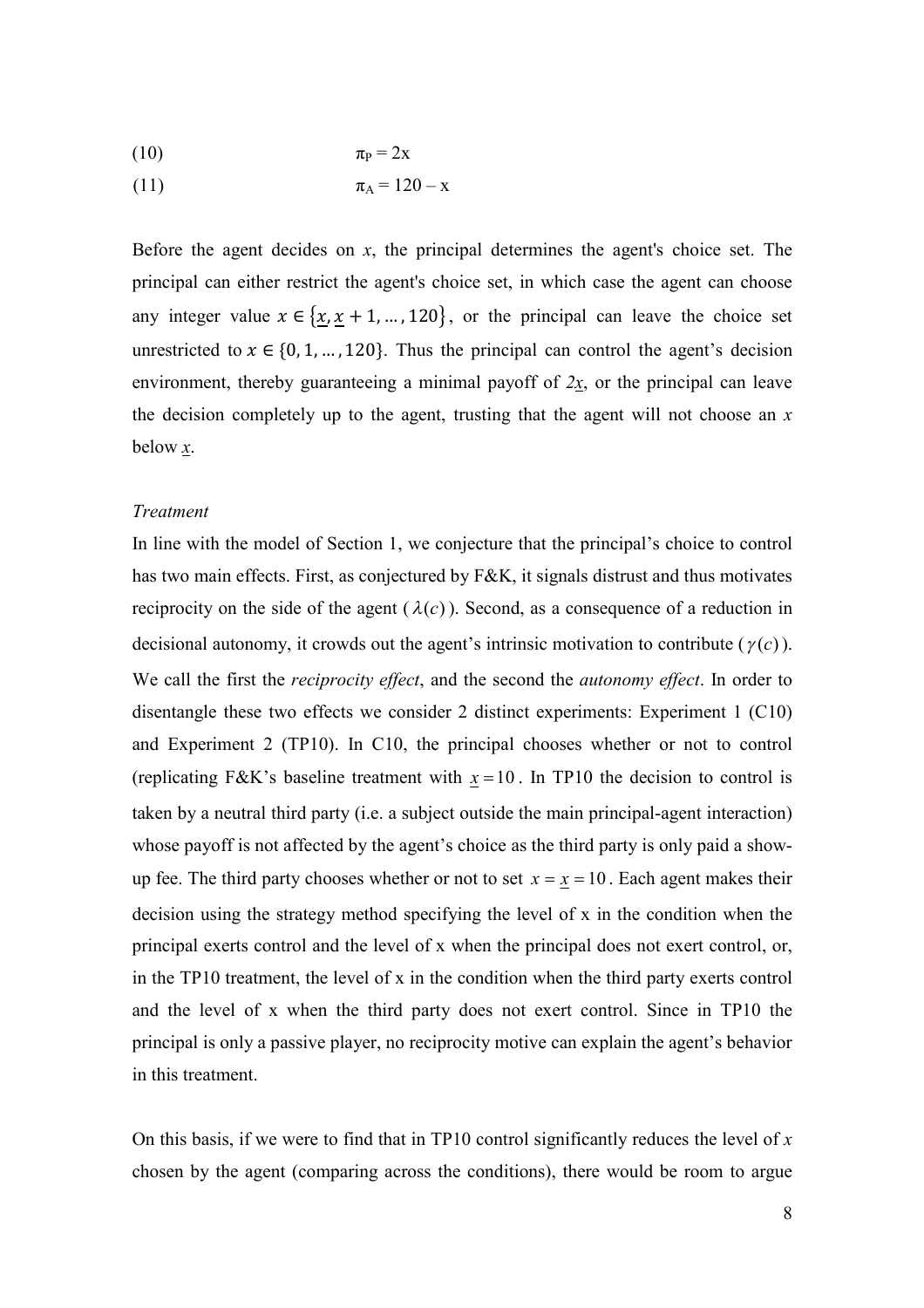that it is not solely reciprocity that explains the hidden cost of control, and the autonomy effect holds. Referring to our model the result would imply  $\gamma > 1$  that. Alternatively, if in TP10 control did not affect performance, that is, were the agents to transfer the same level of *x* when controlled relative to when not controlled, then the results would support the existence of reciprocity motives. Referring to our model, the result would imply  $\lambda=1$ .

The treatment TP10 is different from the treatment EX10 included in F&K's original design. In EX10 the principal and the agent play only the sub-game of the game in treatment C10. Such a treatment is thus used to control for the effects associated with an exogenously given smaller size of the agent's choice set. By fixing the size of the choice set ex-ante, however, EX10 cannot control for the effect associated with an exogenous *variation* in the size of the choice set, i.e. an exogenous variation in decisional autonomy. Finally, the design is between subjects as in F&K.

#### *Questionnaire study*

In addition to the experiment we conduct a questionnaire study to help evaluating the subjects' motivations. In contrast with previous research on control aversion, we do not use F&K's standard questionnaire. Rather, we use a psychological questionnaire aimed at measuring the strength of individuals' considerations for choices considering the roles of impersonal, autonomous or controlling forces (Deci and Ryan, 1985). The questionnaire is called the General Causality Orientation Survey (GCOS) and it has been used and verified in a variety of circumstances to understand peoples' preferences for self-determination or autonomy. In the GCOS, subjects answer questions relating to their preferences for an autonomy orientation, impersonal orientation, or control orientation. As the study focuses on adults' decisions in an economic setting, we employ the original 12-vignette version of the GCOS.

Deci and Ryan define each of the orientations in the following ways. A person's autonomy orientation involves, "a high degree of experiences choice in the initiation and regulation of one's own behavior" and people who rate highly on the autonomy orientation "seek out opportunities for self-determination and choice" (p. 111) or they are more likely to experience intrinsic motivation. With the control orientation, people "seek out, select or interpret events as controlling" with a person who is rated highly on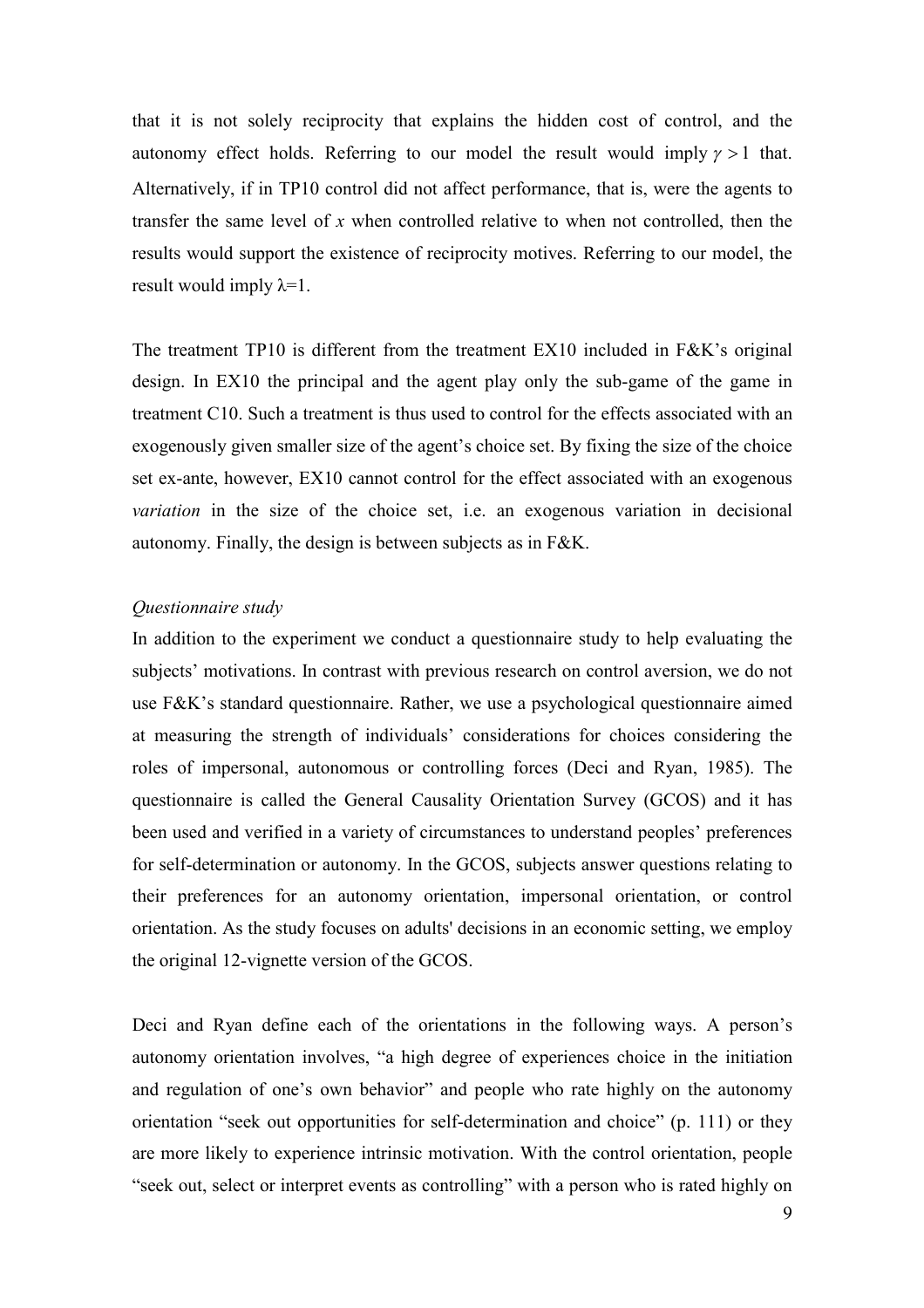the scale being motivated significantly by extrinsic benefits and rewards. Lastly, with the impersonal orientation people experience their behavior as "beyond their intentional control." A person who rates highly on the impersonal orientation may view himself or herself as incompetent, or see their behavior as subject to the whims of impersonal forces.

#### **4. Practical Procedures**

As in F&K and Ziegelmeyer et al (2012), all experiments were facilitated with the use of z-Tree experimental economics software (Fischbacher, 2007). We used a modified version of the official English-language translations of the F&K instructions, with the minor modifications proposed by the Institutional Review Board of Smith College to make certain differences clear to home language English-speakers.

All sessions were conducted at the Cleve E. Willis Experimental Economics Laboratory at the University of Massachusetts, Amherst. Subjects were invited using the ORSEE recruitment system (Greiner, 2004). All subjects were students at the University of Massachusetts, Amherst. Subjects did not participate in more than one session. Most subjects had participated in at least one other economics experiment, but all were inexperienced in that they had not participated in an experiment of this type before. The subjects interacted only once and each session lasted 45 minutes on average (including time for private payment). Table 1 summarizes the experimental conditions of the two experiments.

At the start of each experimental session subjects arrived and randomly drew a cubicle number. Cubicles are separated from each other visually and physically. Subjects are prohibited from speaking. In experiment 1, half of the subjects were assigned the role of principal and half of the subjects were assigned the role of agent. In experiment 2, one third of the subjects were assigned to the role of principal, one third to the role of agent, and one third to the role of third party. All subjects received a common set of instructions and all questions were answered privately.

As in F&K and Ziegelmeyer et al (2012), the subjects' understanding of the players' choice sets and payoffs were assured by three control questions. Once all subjects had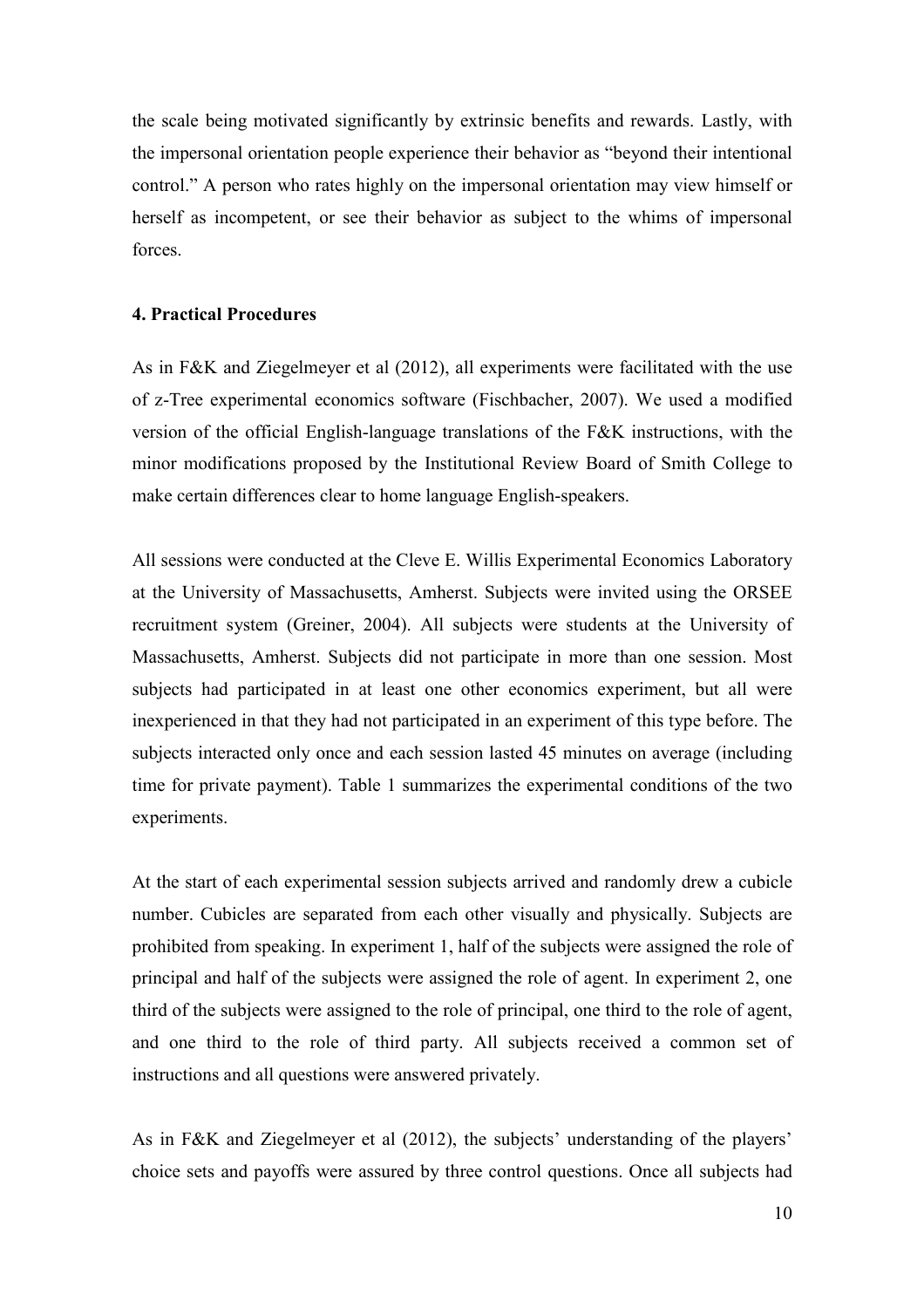answered the control questions correctly (with opportunities to ask questions privately), the subjects played the principal-agent experiment (Experiment 1) or principal-agentthird party experiment (Experiment 2) once. After they had played and before they received information about their payoffs, they filled out the General Causality Orientation Scale discussed in section 2 and a basic demographic survey. Responding to the questionnaire was not incentivized and subjects were told that their responses on the survey were not connected to their final payments. After completing the survey, a payment screen showed final earnings in the experiment. Once payment information was revealed, subjects were called to a cubicle in order to privately receive their final earnings (including the show-up fee).

#### **5. Results**

In this section, we present our findings about the replication of the F&K experiment (Experiment 1 or C10) and discuss the subject's answers to the questionnaires. We proceed to discuss the results from the third-party variation (Experiment 2 or TP10) and the answers to the questionnaires in that experiment.

We report results from two-sided statistical tests and we either reject or do not reject the relevant null hypotheses based on a 5 percent level of significance. We refer to the agents' choices as occurring in either the "control" or "no-control" setting, consistent with Ziegelmeyer et al (2012). Consequently, any reference to "significance" in this section should be read as referring to statistical rather than economic or substantive significance.

The sample comprises 235 subjects: 76 subjects in the C10 treatment with 38 subjects playing the role of the principal and 38 the role of the agent; 159 subjects in the TP10 treatment with 53 subjects playing the role of the principal, 53 the agent and 53 the third party. Much of the analysis refers either to transfers (by the agent to the principal) or to experimental currency units (ECUs). We use either term where appropriate. One ECU was equivalent to \$0.20.

**[Figures 1 and 2 here]**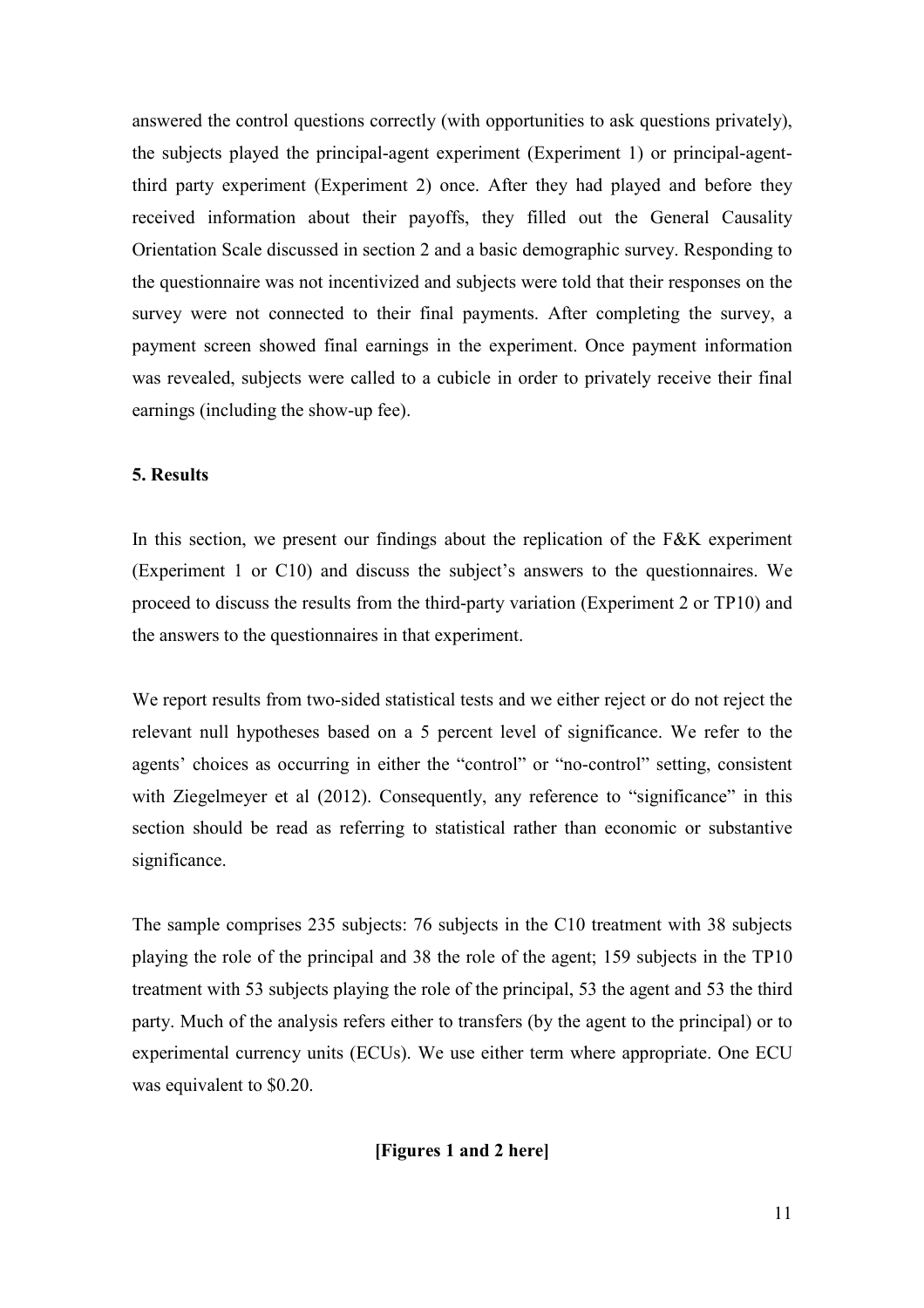#### **5.1 The replication**

#### *Result 1: We observe significant hidden costs of control in Experiment 1.*

In Experiment 1, we observe significant costs of control. First, consistent with F&K, we present the cumulative distributions of the players' transfers where equal transfers were given the same probability weight. The no-control distribution is depicted in blue and the control distribution is depicted in red. Were there no hidden costs of control then the two distributions would coincide for all  $x \geq x$ . On the contrary, the distributions differ. For each value of  $x > x$  there are more agents in the no-control condition who choose at least that value of x than in the control condition. For instance, more than 40% of agents choose  $x > 20$  when they are not controlled. In contrast, less than 20% of agents choose  $x > 20$  if controlled and, hence, forced to choose at least 10. A greater mass of x-choices is centered at  $x = 10$  if the principal restricts agent's actions.

Second, examining the distributions in greater detail, we follow F&K and Ziegelmeyer et al (2012) by constructing a modified distribution for the no-control condition, such that all  $x \leq x$  in the no-control condition are set equal to x. In experiment 1, we reject the null hypothesis that the modified distribution from the no-control setting and the distribution from the control setting have the same medians (Wilcoxon signed-rank test for paired observations,  $z = -3.385$ ,  $p=0.007$ ).

We can therefore confirm the results from F&K and from Ziegelmeyer et al, that there are significant costs of control in dyadic principal-agent relationships. But, as Ziegelmeyer et al argue, we should be particularly concerned about hidden costs of control if they are economically substantial and large enough to undermine the use of incentives in relevant settings. That is, do the costs of control outweigh the benefits of control? Consistent with Ziegelmeyer et al (2012), but inconsistent with F&K, in our replication we find that the costs of control do not outweigh the benefits.

#### *Result 2: Hidden Costs do not outweigh benefits of control in Experiment 1*

Table 2 presents the agents' transfers as a function of the principals' decisions in the two experiments. The first row presents the average transfers for each of the control (column 1) and no-control (column 2) conditions in the experiments and the difference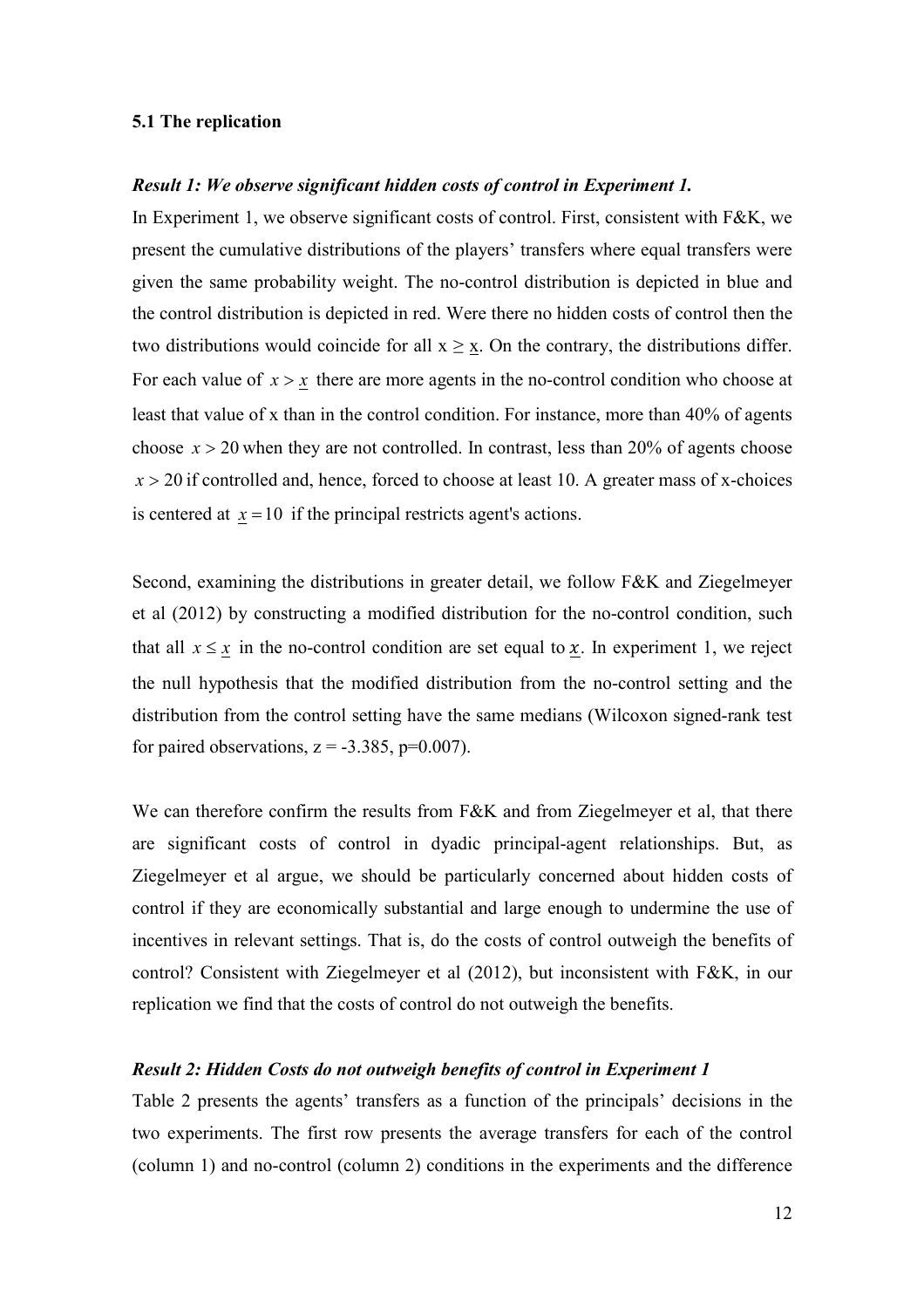between the two (column 3). The second row for each experiment reports the standard deviation, followed by the  $1<sup>st</sup>$  quartile, the median, and the  $3<sup>rd</sup>$  quartile. For the difference between  $x^{NC}$  and  $x^C$ , the 95% bootstrap confidence interval is reported in the second row based on  $10^5$  replications.<sup>5</sup>

#### **[Tables 2 and 3 About Here]**

In Experiment 1, the mean number of ECUs is higher in the no-control condition than in the control condition*.* Furthermore, though the median number of ECUs initially may appear larger in the no-control condition than in the control condition, the median is not significantly larger (Wilcoxon signed-rank  $z=1.001$ ,  $p=0.32$ ). The 95% bootstrap confidence interval of the difference  $x^{NC} - x^C$  includes zero suggesting that the hidden costs of control do not significantly outweigh the benefits of control. The sign of the difference in principal's average profits between control and no-control conditions remains undetermined.

#### **5.2 The third-party treatment (Experiment 2)**

#### *Result 3: We do not observe hidden costs of control in Experiment 2*

Referring to figure 2, the cumulative distributions of transfers in the control (red) and no-control (blue) conditions are shown. When there are no hidden costs of control, the values of the cumulative distributions ought to coincide for all  $x \geq x$ . As can be seen in the CDFs, the two distributions approximately coincide for all  $x \ge x$ , suggesting no hidden costs of control. Next, we compare the distributions using Kruskal-Wallis tests, then we compare modified distributions using Wilcoxon Signed-Rank tests.

Comparing the distributions from the two experiments under the two conditions, we use Kruskal-Wallis tests to understand whether the distributions differ. For the control condition, we do not reject the null hypothesis that the distributions are equivalent across the distributions ( $X^2 = 0.007$  (1 d.f), p = 0.9326). For the no-control condition,

 $5 F \& K$  do not compute bootstrap confidence intervals. However, we have computed them based on the data available as supplementary materials to their article. Our calculations provided the following information on their three treatments based on the value of  $x^{NC} - x^C$  reported as follows: mean [bootstrap] confidence interval]: C5 Treatment: 12.92 [8.47, 17.39]; C10 Treatment: 5.46 [2.75, 8.17], C20 Treatment: 1.31 [-3.06, 5.69]. These results are consistent with those reported in Ziegelmeyer et al, who also performed bootstrap confidence intervals with F&K's data.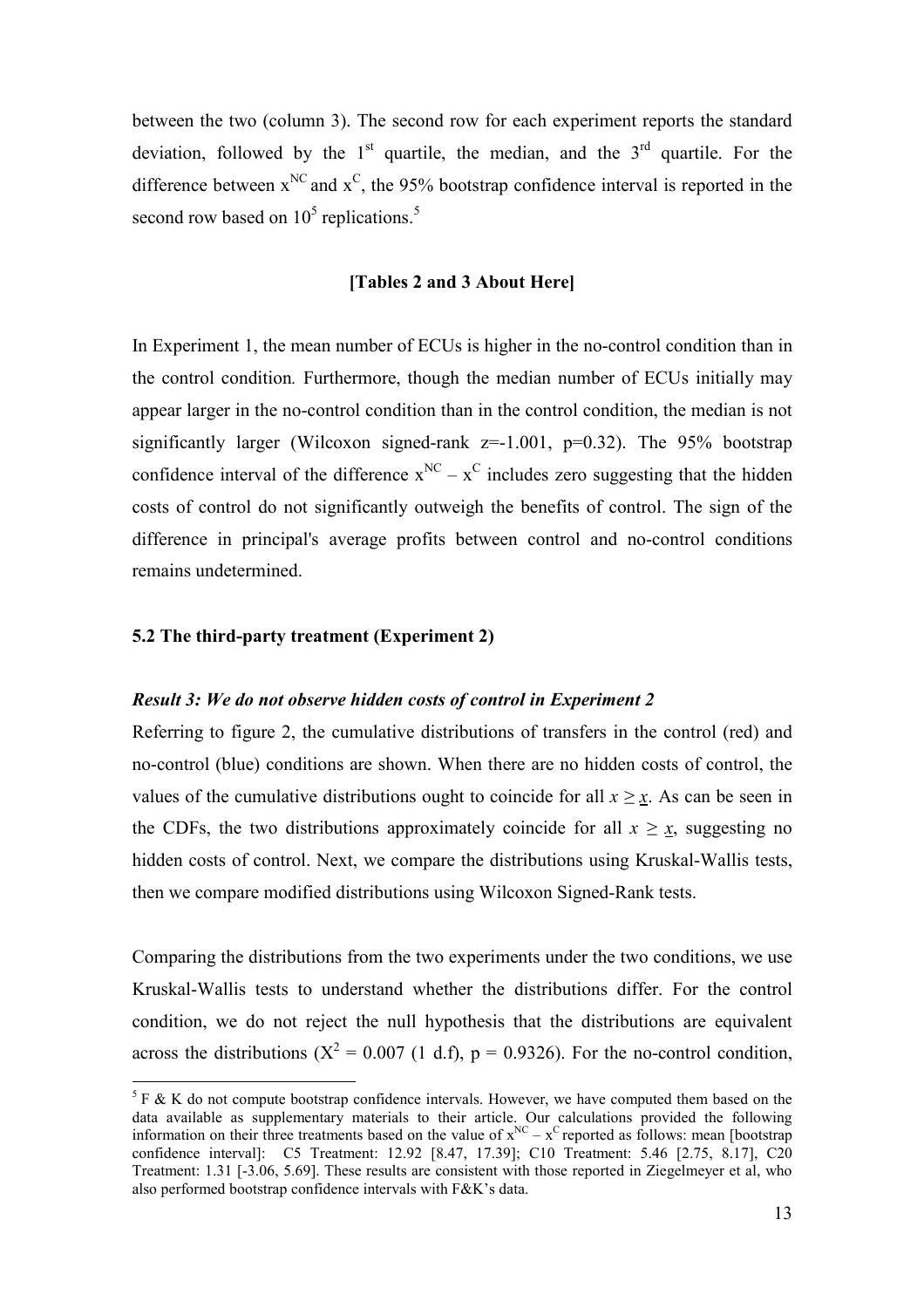we reject the null hypothesis that the distributions are equivalent ( $X^2 = 4.048$  (1 d.f.) p = 0.0442).

Using the modified distribution for the no-control condition, such that all  $x \leq x$  in the no-control condition are set equal to  $x$ . In experiment 2, we do not reject the null hypothesis that the modified distribution from the no-control setting and the distribution from the control setting have the same medians (Wilcoxon signed-rank test for paired observations,  $z = 0.840$ ,  $p=0.4007$ ).

In contrast with F&K and Ziegelmayer et al, the result above suggests that when a thirdparty exerts control instead of a principal, then significant costs of control do not emerge. To understand whether control by a third-party on behalf of a principal might result in benefits of control outweighing costs of control, we go into greater detail in examining the behavior of agents in the third-party treatment.

#### *Result 4: The benefits of control outweigh the costs of control in Experiment 2*

The properties of Table 2 were discussed in detail in Result 2. In Experiment 2, the mean number of ECUs is lower in the no-control condition than in the control condition*.* The median number of ECUs transferred by the agent is significantly lower in the nocontrol condition than in the control condition (Wilcoxon signed-rank  $z = 5.030$ , p<0.001). The mean difference  $x^{NC} - x^C$  is negative and the bootstrap confidence interval around the mean excludes zero. Referring to Table 3, the expected payoff to a principal when a third party exerts control is greater than the expected payoff to a principal when a third party does not exert control. This suggests that hidden costs of control are eliminated when a third a third party rather than a principal exerts control.

As a consequence of using the strategy method to elicit the agents' choices, we can observe whether the players are heterogeneous in their types by gaining greater understanding of whether players react positively, neutrally or negatively to control.

#### **[Table 3 About Here]**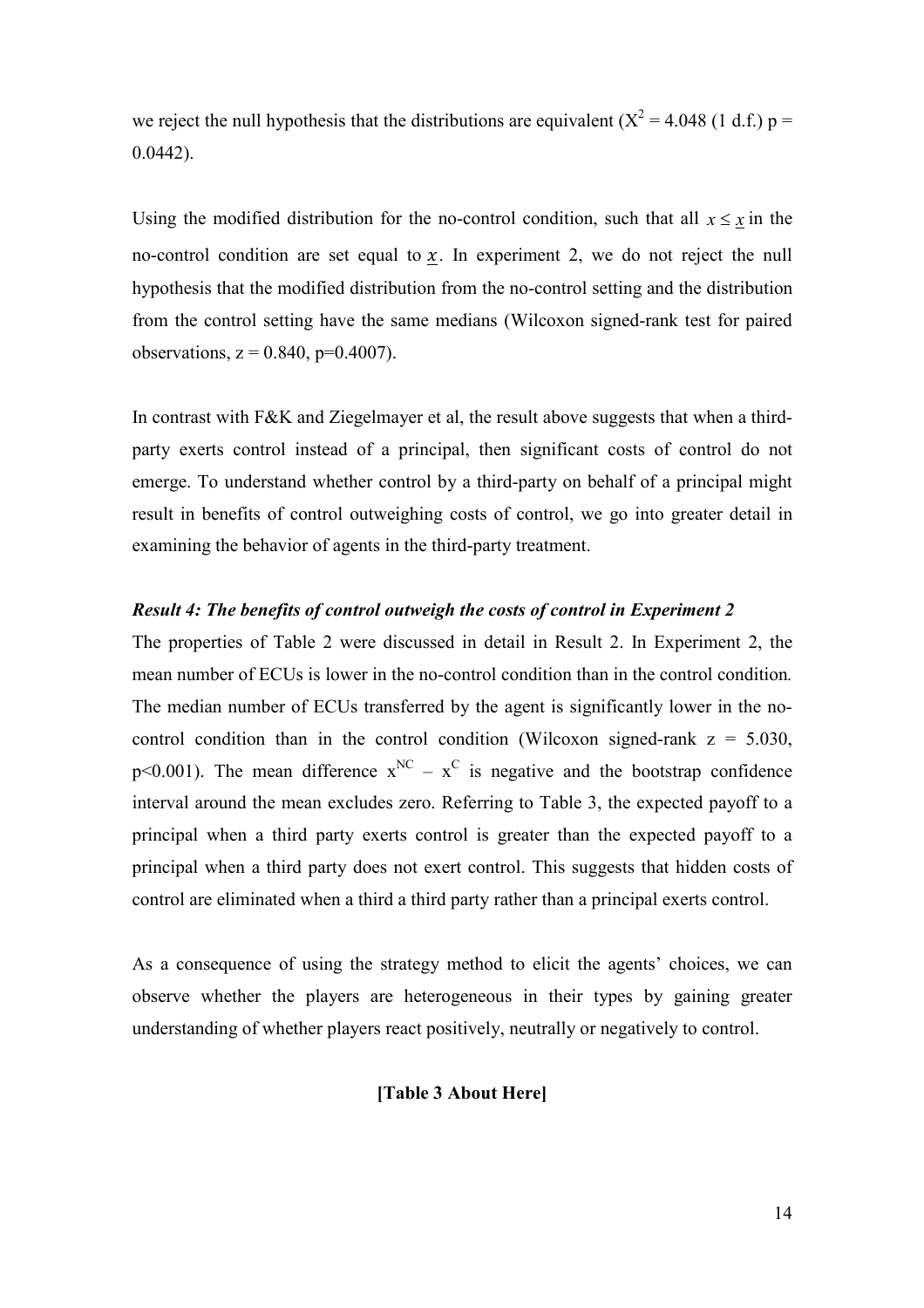#### **5.3 Comparing C10 (experiment 1) and TP10 (experiment 2)**

### *Result 5: Players react to control heterogeneously in both experiments; far fewer players react negatively to control in Experiment 2*

Table 3 summarizes the agent's responses to control in each of the experiments. In experiment 1, our result where 42.10% of agents react negatively (control aversely) are consistent with Ziegelmeyer et al who found a proportion of agents who react negatively in the range 40.62% to 45.45%. This result contrasts with F&K who found that a majority of agents (56.94%) reacted negatively. The proportion of agents who react positively to control (36.84%) is consistent with Ziegelmeyer et al (39.40% to 60.00% in various C10 experiments) rather than relative to F&K (25% in C10). In experiment 1, the minority of subjects responds neutrally to control (21.05%). Controlaverse agents transfer approximately the same in experiment 1 as they do in C10 in F&K and in Experiment 1 by Ziegelmeyer et al, that is, control-averse agents transfer roughly double in the no-control condition relative to the control condition. Agents who respond neutrally to control transfer (25.13) within the range of what they did in F&K (22.3)) and Ziegelmeyer et al (range: 14.8 to 30.71).

In experiment 2, on the other hand, few agents respond negatively to control  $(3.77%)$ , a large proportion responds neutrally to control (41.51%) and the majority of agents respond positively to control (54.72%). These results are consistent with the preceding results examining the distributions of transfers and the difference between control and no-control transfers in Experiment 2. Fisher's exact tests contrasting differences in proportions between the treatments suggest the following: we reject the null hypothesis that the proportions are the same for neutral responses to control  $(p=0.045)$  and negative responses to control  $(p<0.001)$ , but we cannot reject the null that the proportions are the same for positive responses to control  $(p=0.136)$ .<sup>6</sup>

#### **[Tables 4 and 5 About Here]**

<sup>6</sup> Comparisons of Fisher's exact tests between our proportions and those in Ziegelmeyer et al (2012) and F&K are available upon request.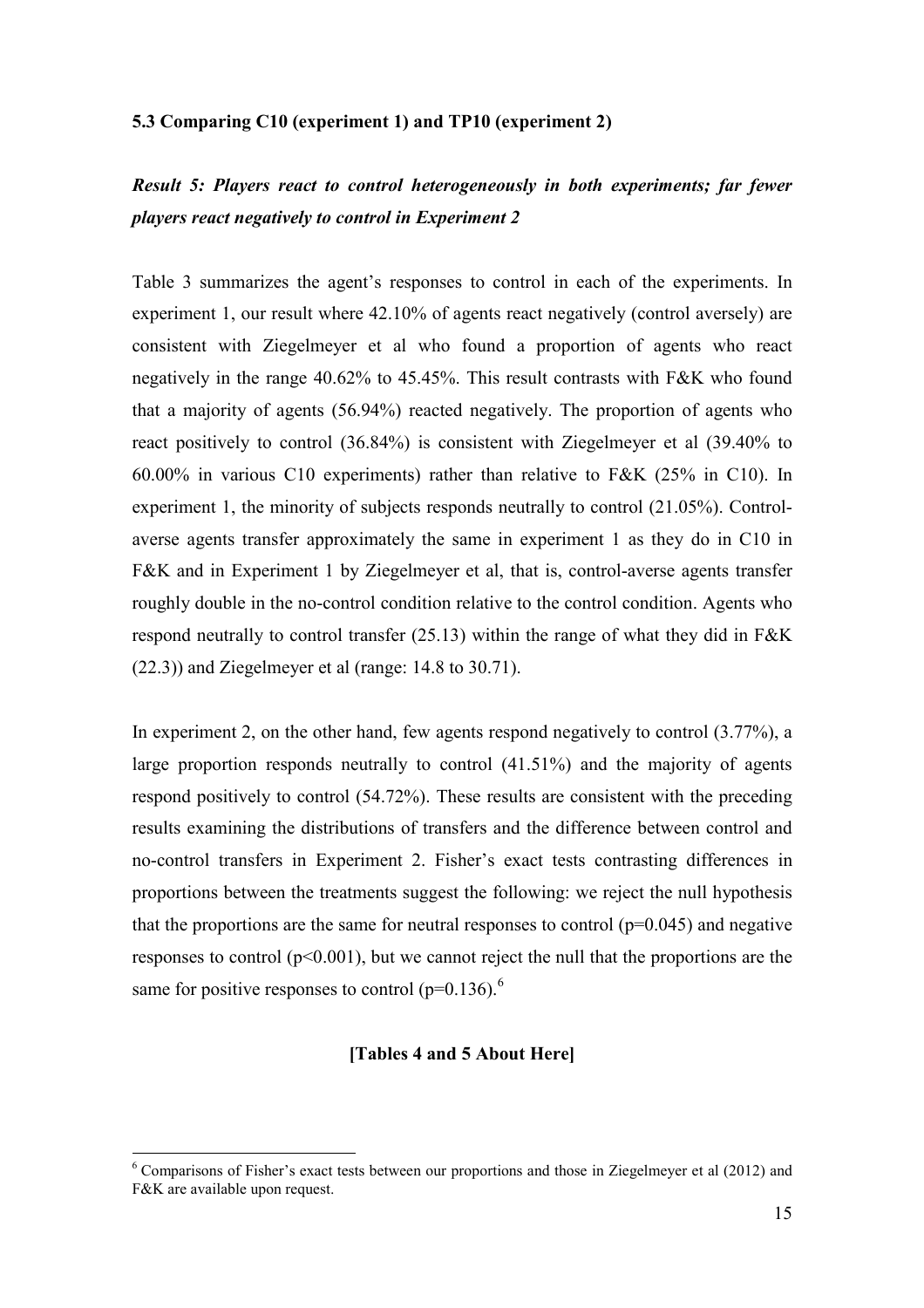We interrogate these results further using regression analysis, the results of which are presented in Tables 4 and 5. The data are pooled from the data from the C10 experiments in F&K and Ziegelmeyer et al (2012) with permission from the authors. Column 1 presents an OLS regression where the independent variable is the difference between the agent's transfer in the no-control condition and their transfer in the control condition:  $x^{NC} - x^C$ . Standard errors are corrected using the MacKinnon & White (1985) residual-variance estimator HC3. Columns 2 through 4 are logistic regressions where the agent is classified as having either a positive, neutral or negative reaction to control depending on whether the differences between their transfers in the no-control vs. control conditions were negative, zero or positive (i.e.  $x^{NC} - x^C < 0$  for positive response to control,  $x^{NC} - x^C = 0$  for control-neutral and  $x^{NC} - x^C > 0$  for negative response to control). In each regression, the explanatory variables are the dummies for each of the C10 experiments, though the very first explanatory variable is a dummy variable for our TP10 experiment. For the logistic regressions, the marginal effects are reported. In the bottom half of the table, p-values from Wald tests for the equivalence of the coefficients are reported for our TP10 experiment against each of the C10 experiments from F&K and ZSP's experiments 1 through 5. In all cases, linear probability models and heteroskedastic probit models have also been specified and the results are consistent across all the models.

First, were there no differences in positive (neutral, negative) responses to control across our experiment 1 and experiment 2, then the treatment dummy for TP10 would be small and not statistically significantly different from zero. Second, if the results from our replication are consistent with preceding C10 experiments, then the other experimental dummies for other C10 experiments ought not to be statistically significantly different from zero.

In regression 1, the TP10 dummy is negative, large and statistically significant. The coefficient suggests that an average agent in experiment 2 has a difference  $x^{NC} - x^C =$ -5.14 in contrast with a difference of 3.76 in the baseline experiment 1 (as shown by the constant). This result is reinforced by the outcomes of regressions 2 and 3 where subjects are significantly more likely to respond positively to control (column 2) or be control-neutral in experiment 2 than in experiment 1 (columns 3) and significantly less likely to respond negatively to control (column 4). These results are borne out in the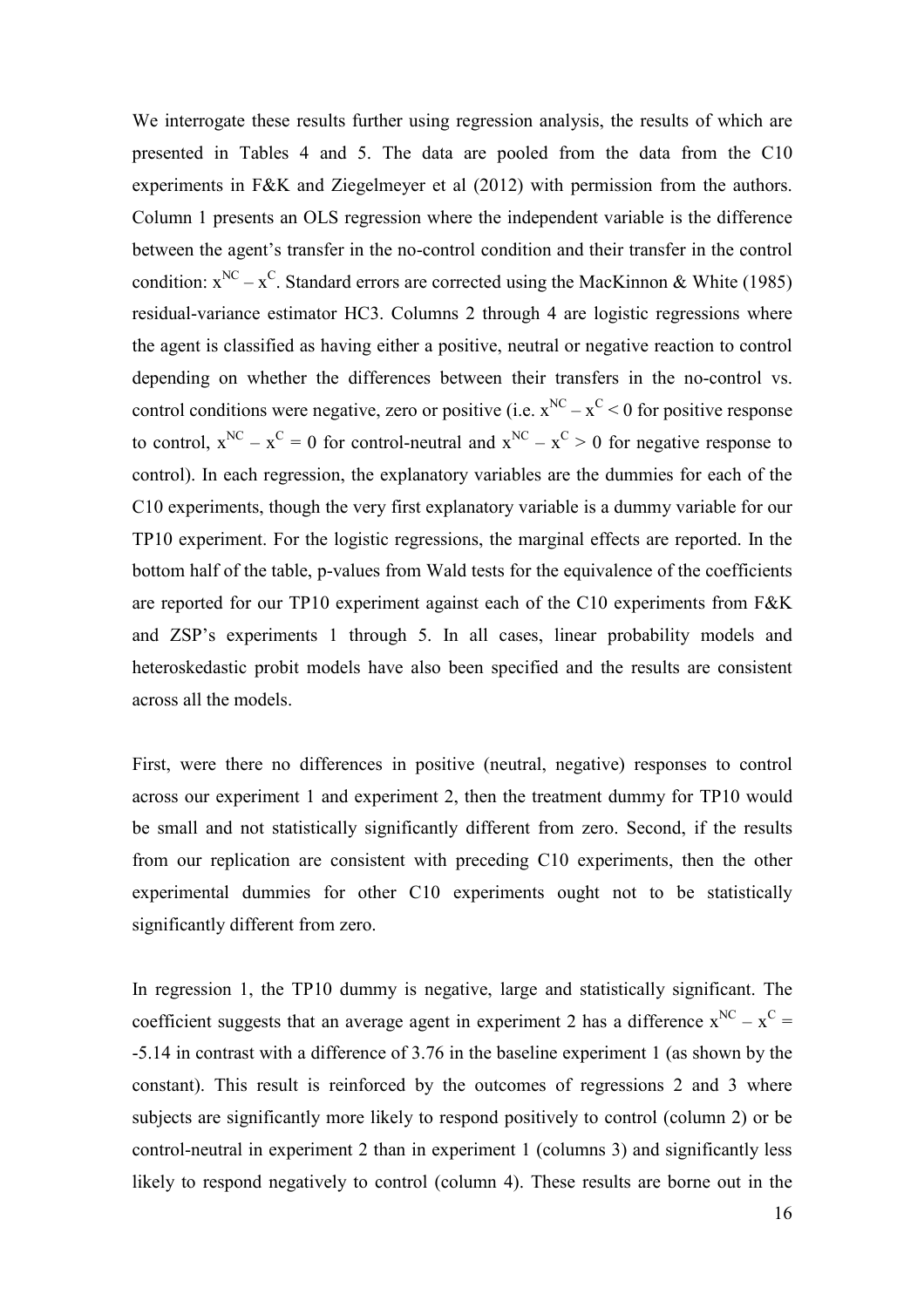Wald tests, where the coefficient on the TP10 treatment dummy is shown consistently not to equal the F&K dummy's coefficient and, for negative responses to control specifically, the TP10 treatment is shown to be consistently statistically significantly different to the other coefficients.

As a further robustness check for the result on the third-party treatment, we use a multinomial logit model where the three categories are Positive, Neutral and Negative. The marginal effects of the model are reported in Table 5. The results are consistent with the logit regressions, suggesting that subjects in the TP10 treatments were significantly less likely to respond negatively to control and significantly more likely to respond neutrally to control.

The results from Tables 4 and 5 suggest that, though hidden costs of control emerge in the dyadic principal-agent interaction, the addition of the third party significantly decreases the likelihood that hidden costs will emerge or that they will outweigh the benefits of control. As principal's signal of distrust cannot play any role under TP10, the fact that the fraction of control averse agents dramatically vanishes in this treatment suggests reciprocity rather than preferences for autonomy to be the main behavioral mechanisms underlying control aversion.

#### **[Tables 6, 7 and 8 About Here]**

For robustness across the treatments, we confirm that the samples are not statistically significantly different with respect to the subjects' reported attitudes using the GCOS The means and standard deviations for the subjects' reported preference for each scale in each of the experiments are reported in Table 6. The means in the scales are not statistically significantly different across the experiments, as shown by the t-statistics of the difference between their values by treatment.<sup>7</sup> Standardized values for each scale were incorporated into the regressions replicating those in Tables 4 and 5. The regressions report results for our data only as F&K or Ziegelmeyer et al did not gather the GCOS attitudes. These results are reported in Tables 7 and 8.

<sup>&</sup>lt;sup>7</sup> Regarding the internal consistency of each of the three subscales, the Cronbach's  $\alpha$  nonstandarized values were autonomy, 0.8469; impersonal, 0.7394; and control, 0.6218.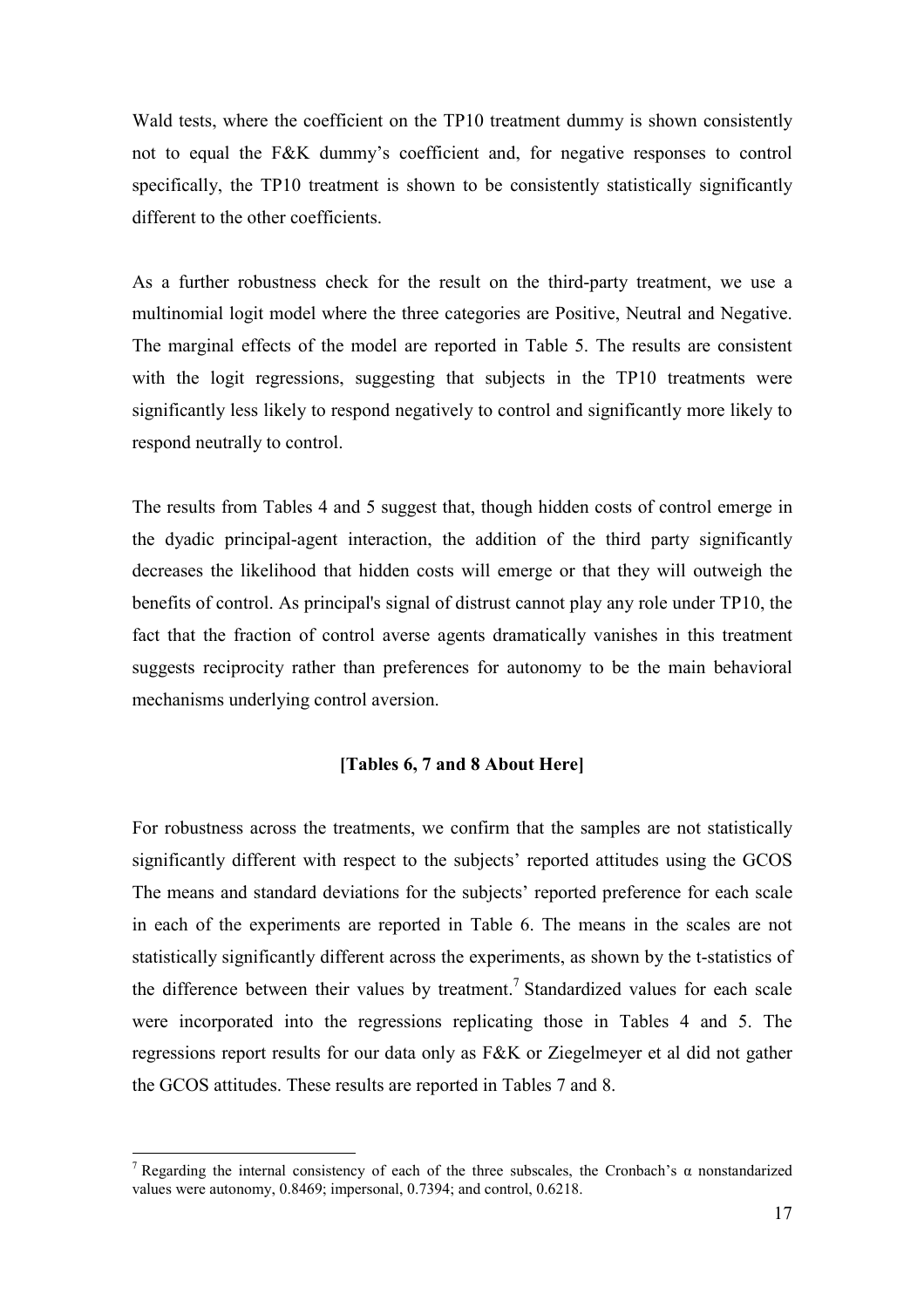As with Table 4, in Table 7 the first column represents an OLS regression with the difference  $x^{NC} - x^C$  as the dependent variable. In specifications 2 through 4, the dependent variable was a dummy variable indicating whether a subject displayed a positive (neutral or negative) response to control. The standardized control variable was statistically significant and negative in the  $x^{NC} - x^C$  regression (column 1), the positive response to control logit regression (column 2) and the negative response to control logit regression (column 3). A one standard deviation increase in the standardized control GCOS corresponds with a decrease in the probability a subject will respond negatively to control by 6.4%, an increase in the probability the subject will respond positive by 16.6% and an increase in the difference between  $x^{NC}$  and  $x^C$  by -2.17 ECUs.

These results are borne out by the multinomial logit regressions in Table 8, which show that the third-party treatment dummy significantly decreases the probability of a negative response to control and significantly increases the probability of a neutral or positive response to control. The standardized control scale is also significant once again for the negative response to control and positive response to control. Other things equal, one standard deviation increase in the control scale corresponds with a decrease in the probability of a negative response by about 7% and an increase in the probability of a positive response by about 16.3%. This result is consistent with the psychological interpretation given to the controlled orientation, which assesses the extent to which a person is oriented toward being controlled by rewards and the directives of others (Deci and Ryan, 1985). In line with the idea that control-averse reactions in this setting are mainly driven by reciprocity rather than individuals' preferences for self-determination, the standardized autonomy GCOS does not show significant correlation neither with the probability the subject will respond negatively to control nor with the difference between  $x^{NC}$  and  $x^C$ .

# *Result 6: The proportions of principals (in experiment 1) and third parties (in experiment 2) who exert control are not significantly different*

In experiment 1, the 63.15%. of principals exert control. In experiment 2, 77.34%. of third parties exert control. A 95% bootstrap confidence interval of the difference in the proportions contains zero  $(-0.051 \le p_{C10} - p_{TP10} \le 0.335)$ . These results are consistent with Ziegelmeyer et al who found proportions of control ranging from 57% to 83% in their C10 experiments. Both our results and Ziegelmeyer et al's results suggest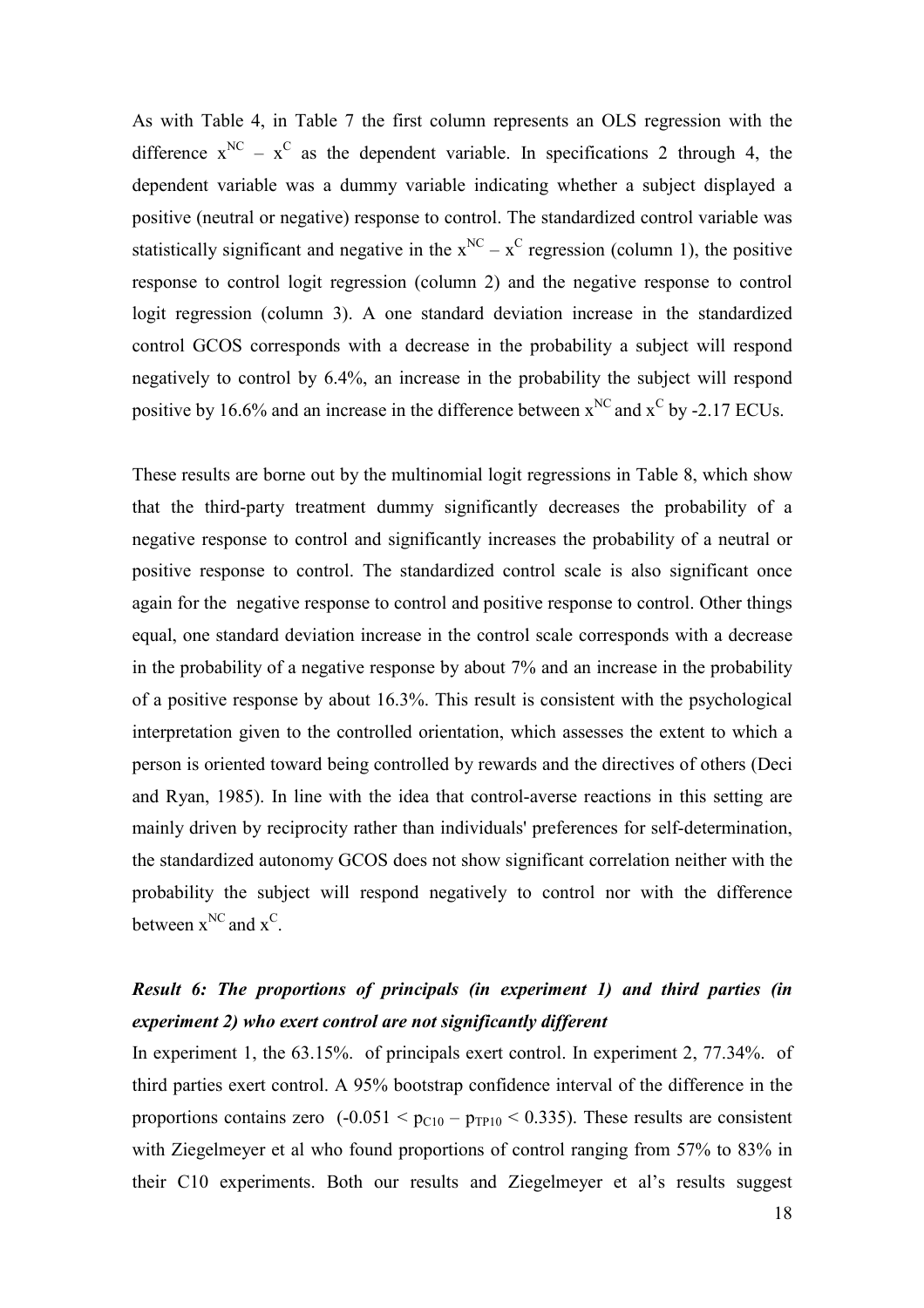significantly higher proportions of control than F&K who found 29% of principals choosing control in their C10 experiment.

#### **6. Conclusion**

Our third-party treatment offers an opportunity to understand the behavioral motives underlying control averse reactions. First, in the presence of a third party rather than a principal who exerts control, we did not find significant hidden costs of control. Second, when the third party exerts control it results in greater expected profits for the principal than when the third party does not control. But, this should not be viewed as a form of delegation or the third party acting on behalf of (or at the orders of) the principal, rather it suggests that the agents respond reciprocally toward the principals in C10, but do not have that incentive in TP10. Third, substantial heterogeneity remains among subjects in the third-party experiment: subjects who respond neutrally to control consistently transfer a substantial proportion of their endowment to the principal, the puzzle though surrounds the ways in which types change given the decision context in the two treatments, suggesting that the subjects' choices may be endogenous (Bowles, 1998).

Social preferences, which we employ in our model, may be more or less active depending on the decision context (Carpenter  $\&$  Seki, 2011). Correspondingly, the results from our experiments suggest a parameterization of our model in which reciprocity, rather than preferences for autonomy, strongly affects the decision-making process in principal-agent decisions. Control-averse agents reciprocate trust by the principal with higher effort and they reciprocate distrust by the principal with lower effort. Control-neutral agents do not alter their behavior and the small subset of controlloving agents exert greater effort when controlled than when not controlled by a principal. The behavior of the agents appears to be consistent with models of reciprocity that include considerations for the intentions of the principal, rather than any agent exerting control (Falk & Fischbacher, 2006; Von Siemens, 2013).

That reciprocity, rather than preferences for autonomy, drives the behavior of agents in these interactions is the main contribution of this paper. In demonstrating this result, we contribute to a wider literature engaged with understanding the employment relation, hierarchy, coercion and the exercise of power (Fehr et al, 2013; Nikiforakis et al, 2014).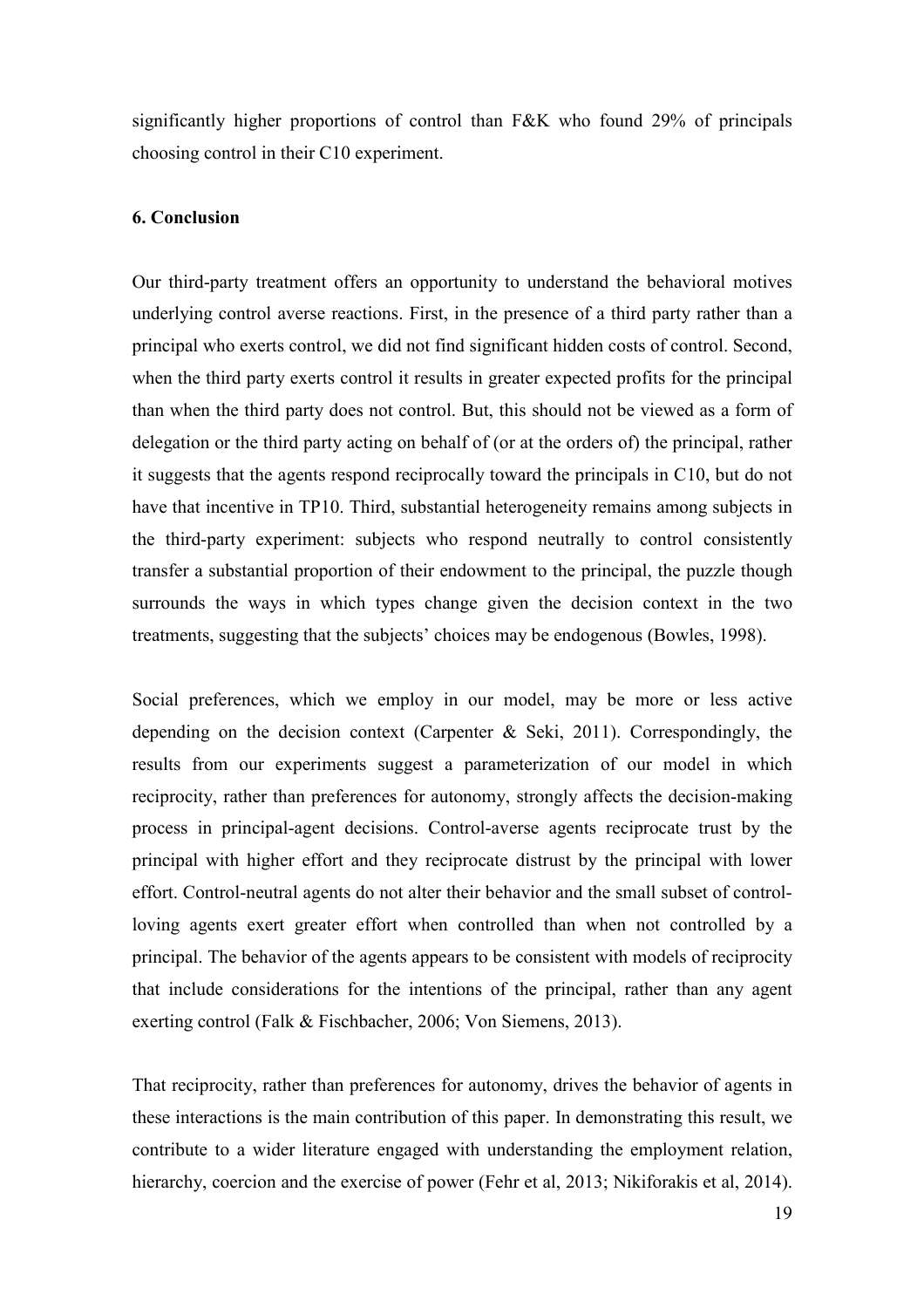Of course, the limited role played by autonomy preferences in our experiment should not be interpreted as a general claim about the irrelevance of this type of preferences, which have been proven to be very salient in other settings (see, for instance, Bartling et al, 2014). Future work should examine the extent to which preferences evolve over repeated principal-agent interactions and interactions in which the hierarchical relationship between subjects in the experiments may be made clearer either through framing or through changes in experimental design where the loci of control for the principal are more diverse. This may permit researchers to examine more unambiguously the extent to which autonomy and reciprocity may complement or substitute for each other in principal-agent interactions and, therefore, the extent to which extrinsic benefits may crowd out or in the effort of agents.

#### **Acknowledgements**

The experiments were funded by the Santa Fe Institute Cowan Fund. Additional support was provided by the Smith College Committee on Faculty Compensation and Development.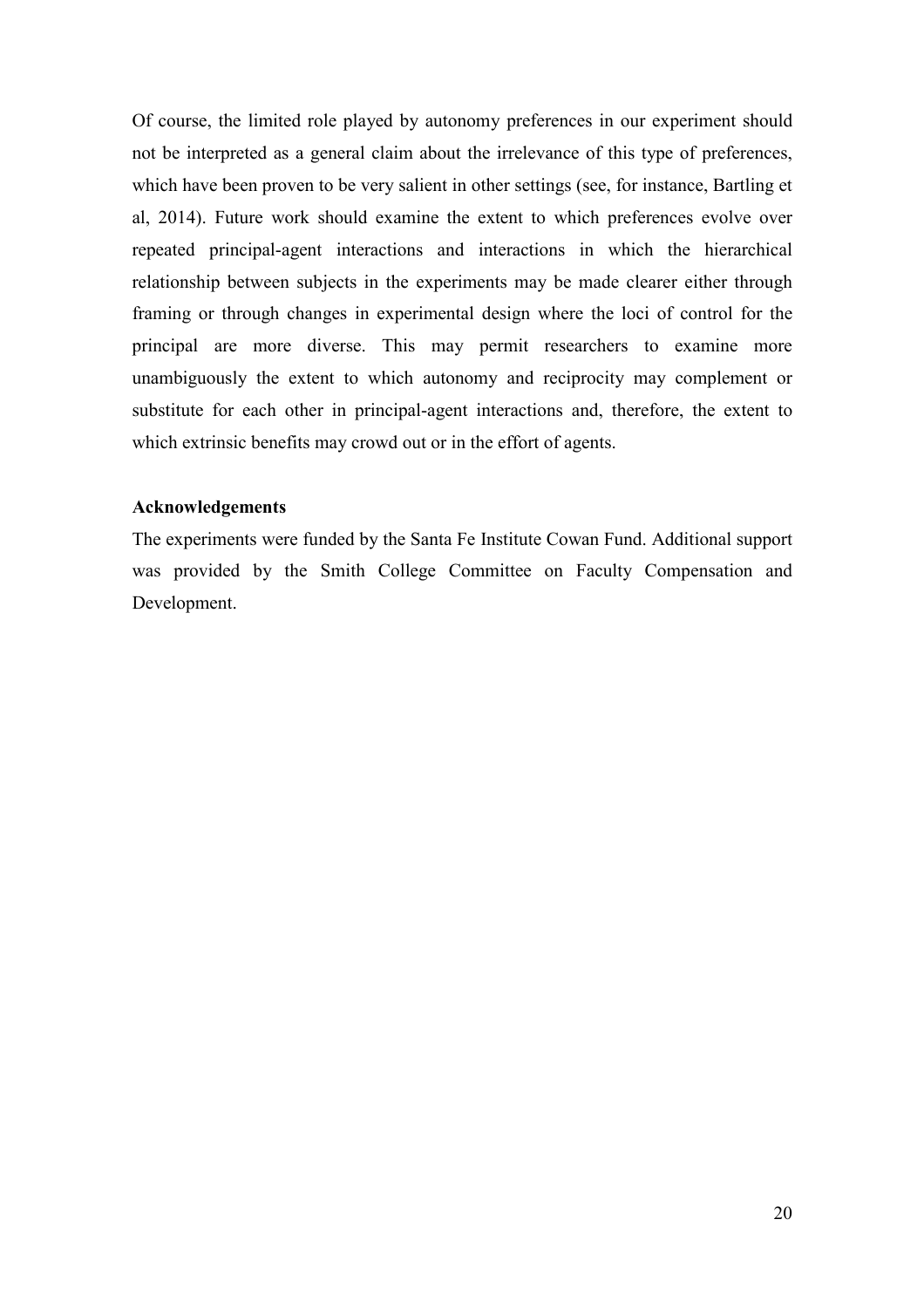#### **References:**

- Acemoglu, D. and F. Newman, Andrew, 2002. "The labor market and corporate structure," European Economic Review, Elsevier, vol. 46(10), pages 1733-1756, December.
- Alchian, Armen A & Demsetz, Harold, 1972. "Production , Information Costs, and Economic Organization," American Economic Review, American Economic Association, vol. 62(5), pages 777- 95, December.
- Bartling, B., Ernst Fehr, Klaus M. Schmidt, 2013. "Discretion, Productivity, and Work Satisfaction," Journal of Institutional and Theoretical Economics (JITE), Mohr Siebeck, Tübingen, vol. 169(1), pages 4-22, March.
- Bartling B., Ernst Fehr & Holger Herz, 2014. "The Intrinsic Value of Decision Rights," Econometrica, Econometric Society, vol. 82, pages 2005-2039, November.
- Batson, C. D., Coke, J. S., Jasnoski, M. L., and Hanson, M. (1978), "Buying kindness: effect of an extrinsic incentive for helping on perceived altruism", *Personality and Social Psychology Bulletin*, 4:86–91.
- Ben-Ner, A. (2013), "Preferences and Organization Structure: Towards Behavioral Economics Micro-Foundations of Organizational Analysis", Journal of Socio-Economics, 46 (2013) 87-96.
- Bowles, S. and S. Polania (2012), "Economic Incentives and Social Preferences: Substitutes or Complements?", *Journal of Economic Literature*, American Economic Association, vol. 50(2), pages 368-425, June.
- Charness, G., Cobo-Reyes, R., Jinénez, N., Lacomba, J. A, Lagos, F. (2012), "The Hidden Advantage of Delegation: Pareto-improvements in a Gift-exchange Game", American Economic Review, American Economic Association, vol. 102(5), pages 2358-79, August.
- Chirkov, V. I., R. M. Ryan and K.M. Sheldon (2010) "Human Autonomy in Cross-Cultural Context", Perspectives on the Psychology of Agency, Freedom, and Well-Being. Cross-Cultural Advancements in Positive Psychology, Vol 1. Springer.
- Deci, E. L. and R. M. Ryan (1985), *Intrinsic Motivation and Self-Determination in Human Behavior*, New York: Plenum Press.
- Fabes, R. A., Fultz, J., Eisenberg, N., May-Plumlee, T., and Christopher, F. S. (1989), "Effects of rewards on children's prosocial motivation: a socialization study", *Developmental Psychology*, 25:509–515.
- Fafchamps, M. and Måns Söderbom, 2006. "Wages and Labor Management in African Manufacturing," Journal of Human Resources, University of Wisconsin Press, vol. 41(2).
- Falk, A. and Fischbacher, U., 2006. "A theory of reciprocity." *Games and Economic Behavior* 54, 293– 315.
- Falk, A. and M. Kosfeld (2006), "The Hidden Costs of Control", *American Economic Review*, 96(5): 1611-1630.
- Fehr, Ernest, and Simon Gächter. 2000. "Fairness and Retaliation: The Economics of Reciprocity." Journal of Economic Perspectives 14(3): 159–181.
- Fehr, Ernst, Holger Herz, and Tom Wilkening. 2013. "The Lure of Authority: Motivation and Incentive Effects of Power." *American Economic Review*, 103(4): 1325-59.
- Fischbacher, U., (2007), "z-Tree: Zurich toolbox for ready-made economic experiments", *Experimental Economics*, 10(2): 171-178
- Frey, B. S. and R. Jegen (2000), "Motivation Crowding Theory: A Survey of Empirical Evidence", CESifo Working Paper No. 245
- Gagné, M. (2003), "The role of autonomy support and autonomy orientation in the engagement of prosocial behavior", *Motivation and Emotion*, 27:199–223.
- Gagné, M. and E.L. Deci (2005), "Self-determination Theory and Work Motivation", *Journal of Organizational Behavior*, 26:331-362
- Greiner, B., (2004), "An Online Recruitment System for Economic Experiments," In: Kurt Kremer, Volker Macho (Hrsg.): Forschung und wissenschaftliches Rechnen. GWDG Bericht 63. Ges. für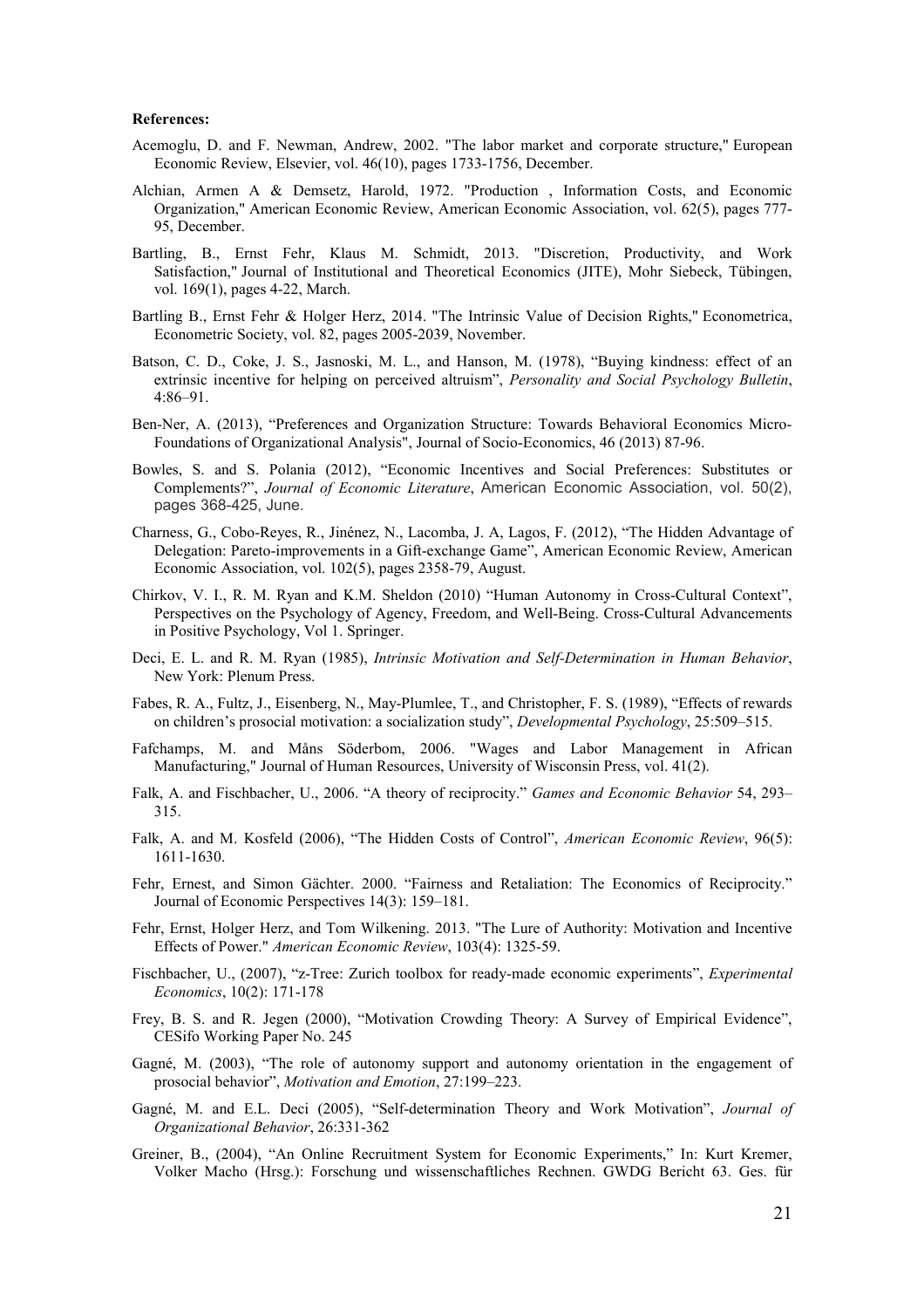Wiss. Datenverarbeitung, Göttingen, 79-93.

- Greene-Demers, I., Pelletier, L. G., and Ménard, S. (1997), "The impact of behavioral difficult on the saliency of the association between self-determined motivation and environmental behaviors", *Canadian Journal of Behavioural Science*, 29:157–166.
- Jayadev, Arjun and Bowles, Samuel, 2006. "Guard labor," Journal of Development Economics, Elsevier, vol. 79(2), 328-348, April.
- Kunda, Z., and Schwartz, S. H. (1983), "Undermining intrinsic moral motivation: external reward and self-presentation", *Journal of Personality and Social Psychology*, 45:763–771
- Owens Jr. D., Zachary Grossman Jr., and Ryan Fackler Jr., 2014. "The Control Premium: A Preference for Payoff Autonomy," American Economic Journal: Microeconomics, American Economic Association, vol. 6(4), 138-61, November.
- Nikiforakis, Nikos, Oechssler, Jörg and Shah, Anwar, 2014. "Hierarchy, coercion, and exploitation: An experimental analysis," Journal of Economic Behavior & Organization, Elsevier, vol. 97(C), 155- 168.
- Pelletier, L. G., Tuson, K. M., Greene-Demers, I., Noels, K., and Beaton, A. M. (1998), "Why are you doing things for the environment? The Motivation Toward the Environmental Scale (MTES)", *Journal of Applied Social Psychology*, 28:437–468.
- Ryan, R.M. and Deci, E. L. (2000), "Self-Determination Theory and the Facilitation of Intrinsic Motivation, Social Development, and Well-Being", *American Psychologist*, 55(1):68-78
- Schnedler, W. and Radovan Vadovic, 2011. "Legitimacy of Control," Journal of Economics & Management Strategy, Wiley Blackwell, vol. 20(4), 985-1009, December.
- Sobus, M. S. (1995), "Mandating community service: psychological implications of requiring prosocial behaviour", *Law and Psychology Review*, 19:153–182.
- Upton, W. E. III. (1974), "Altruism, attribution and intrinsic motivation in the recruitment of blood donors", in Selected readings in donor recruitment (Vol. 2, pp. 7–38). Washington, DC: American National Red Cross.
- Von Siemens, F. 2013, "Intention-based reciprocity and the hidden costs of control." Journal of Economic Behavior and Organization, 92, 55-56
- Ziegelmeyer, A, Schmelz, K., and. Ploner, M., (2012), "Hidden Costs of Control: Four Repetitions and an

Extension", *Experimental Economics*, Springer, vol. 15(2), 323-340, June.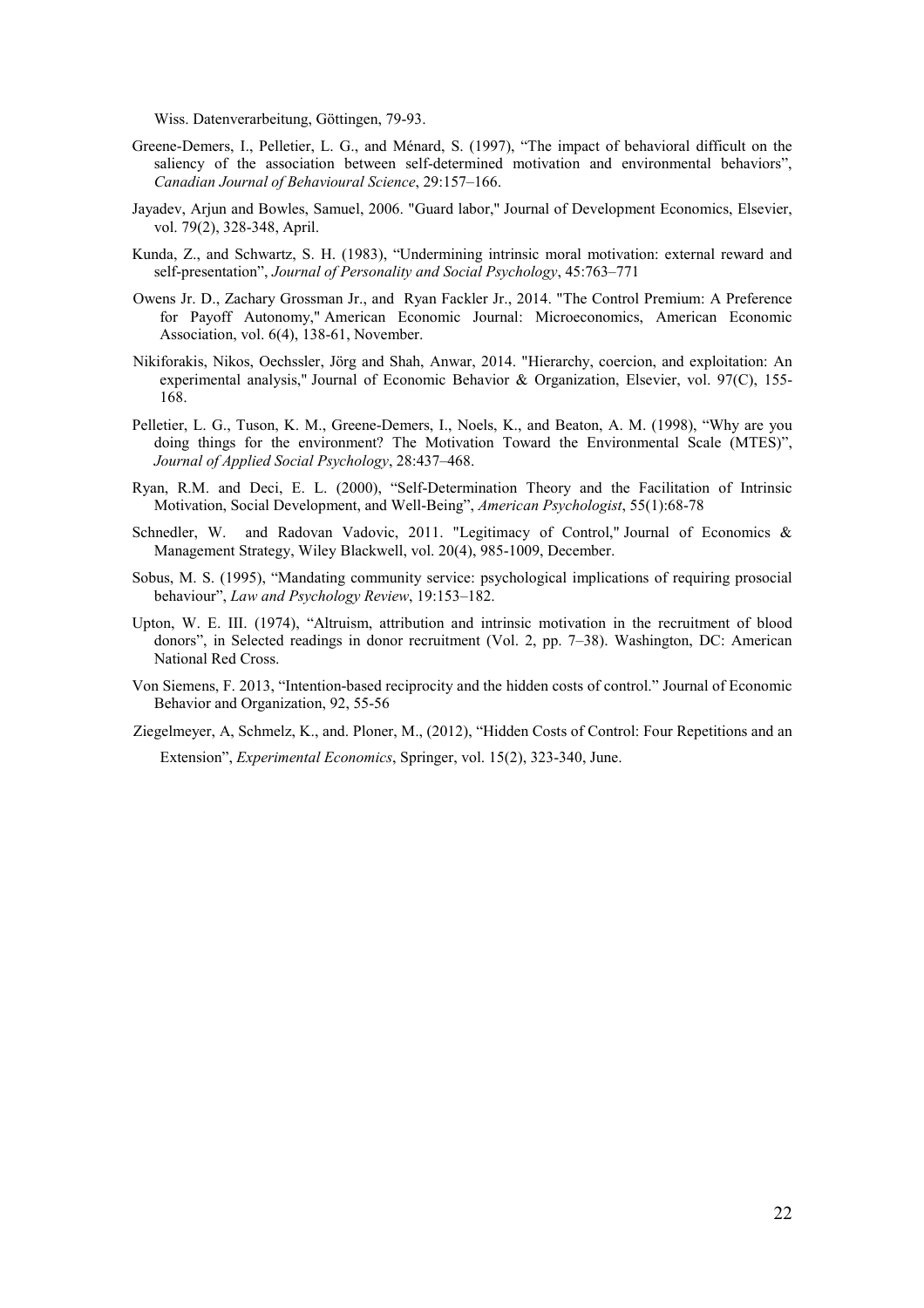#### **Table 1 Experimental Conditions**

| <b>Experiment 1</b> | Number of Sessions              | $\overline{4}$               |
|---------------------|---------------------------------|------------------------------|
|                     | Number of Subjects              | 76                           |
|                     | Gender (% Female)               | 44%*                         |
|                     | Average age                     | $21.02$ $(2.34)*$            |
|                     | <b>Agents' Average Earnings</b> | 20.14 (2.9486)               |
|                     | Principals' Average Earnings    | 7.73 (5.8972)                |
| <b>Experiment 2</b> | Number of Sessions              | 7                            |
|                     | Number of Subjects              | 159                          |
|                     | Gender (% Female)               | 54%*                         |
|                     | Average age                     | $20.75$ $(4.2)$ <sup>*</sup> |
|                     | <b>Agents' Average Earnings</b> | 20.66 (2.5930)               |
|                     | Principals' Average Earnings    | (5.1860)<br>6.69             |
|                     | Third Party's Average Earnings  | $\boldsymbol{0}$             |

Notes: Earnings are stated in dollars net of the show-up fee with standard deviations in parentheses. Third parties were simply paid the show-up fee and therefore would have no payoff net of the show-up fee.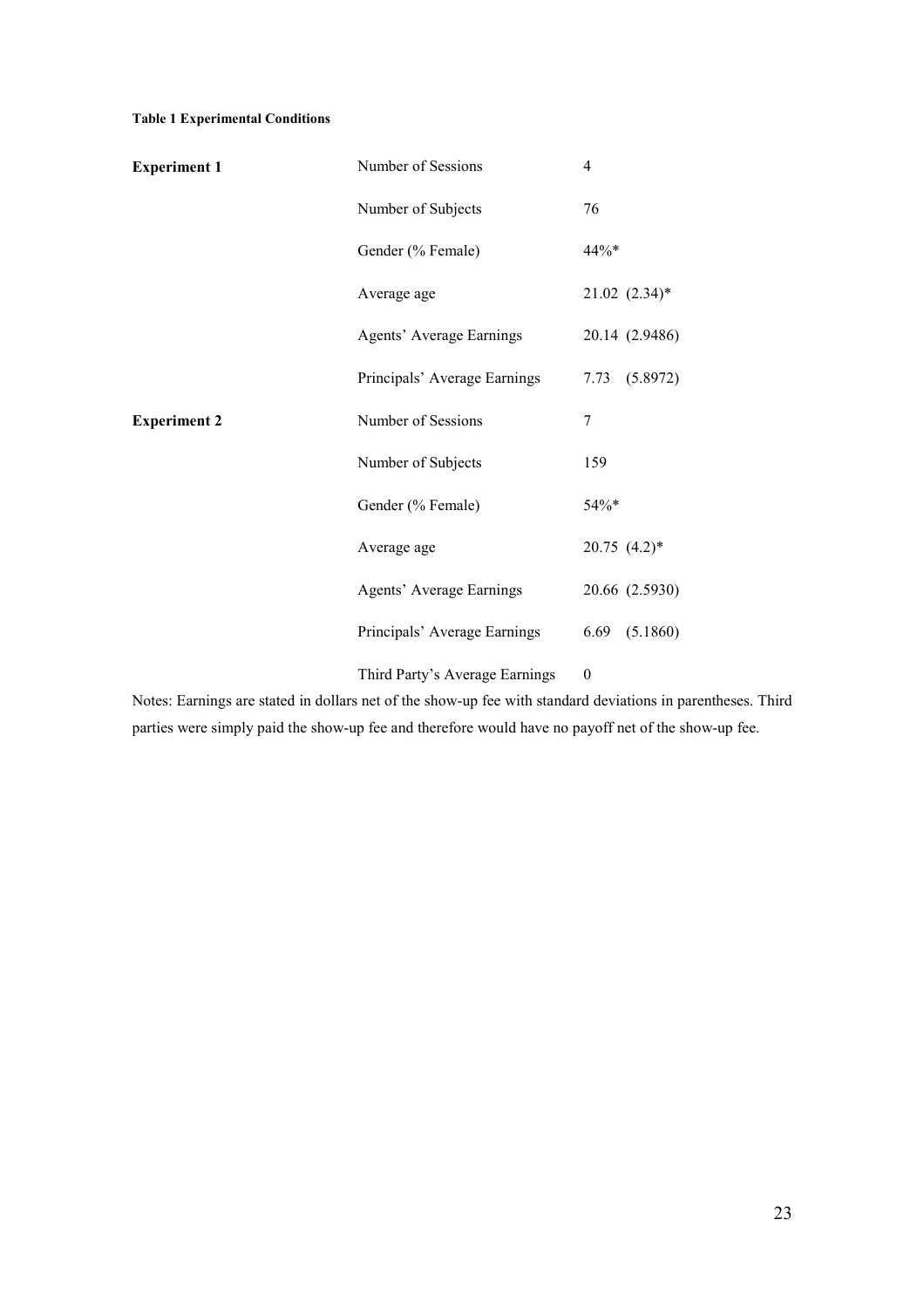|  |  |  | Table 2: Agents' Transfers as a function of the principal's decision |
|--|--|--|----------------------------------------------------------------------|
|--|--|--|----------------------------------------------------------------------|

|                     | <b>Control Condition</b> | <b>No-control condition</b> | $\mathbf{x}^{\text{NC}} - \mathbf{x}^{\text{C}}$ |
|---------------------|--------------------------|-----------------------------|--------------------------------------------------|
| <b>Experiment 1</b> | 17.47                    | 21.24                       | 3.76                                             |
|                     | (11.76, 10, 10, 20)      | (19.03, 0, 18.5, 40)        | $[-.71, 8.24]$                                   |
| <b>Experiment 2</b> | 18                       | 12.87                       | $-5.13$                                          |
|                     | (11.62, 10, 10, 25)      | (15.50, 0, 5, 30)           | $[-6.53, -3.73]$                                 |

**Table 3: Agents' behavioral reactions to control, n = 38 in Experiment 1 and n = 53 in Experiment 2; Expected Payoff to P is calculated as an weighted average where the mean transfer in each condition is multiplied by the proportion of each type**

|                     |                             | <b>Positive</b> | <b>Neutral</b>   | <b>Negative</b>  | <b>Expected</b><br>Payoff to P |
|---------------------|-----------------------------|-----------------|------------------|------------------|--------------------------------|
| <b>Experiment 1</b> | <b>Relative Share</b>       | 36.84%          | 21.05%           | 42.11%           |                                |
|                     | Mean Control<br>Transfer    | 11.64<br>(4.40) | 25.13<br>(19.16) | 18.75<br>(9.40)  | 17.38                          |
|                     | Mean no-control<br>Transfer | 1.93<br>(5.09)  | 25.13<br>(19.16) | 36.19<br>(10.23) | 21.22                          |
| <b>Experiment 2</b> | <b>Relative Share</b>       | 54.72%          | 41.51%           | $3.77\%$         |                                |
|                     | Mean Control<br>Transfer    | 10.76<br>(2.21) | 27.36<br>(12.67) | 20<br>(7.07)     | 18.05                          |
|                     | Mean no-control<br>Transfer | 1.14<br>(2.70)  | 27.36<br>(12.67) | 23.5<br>(9.19)   | 16.07                          |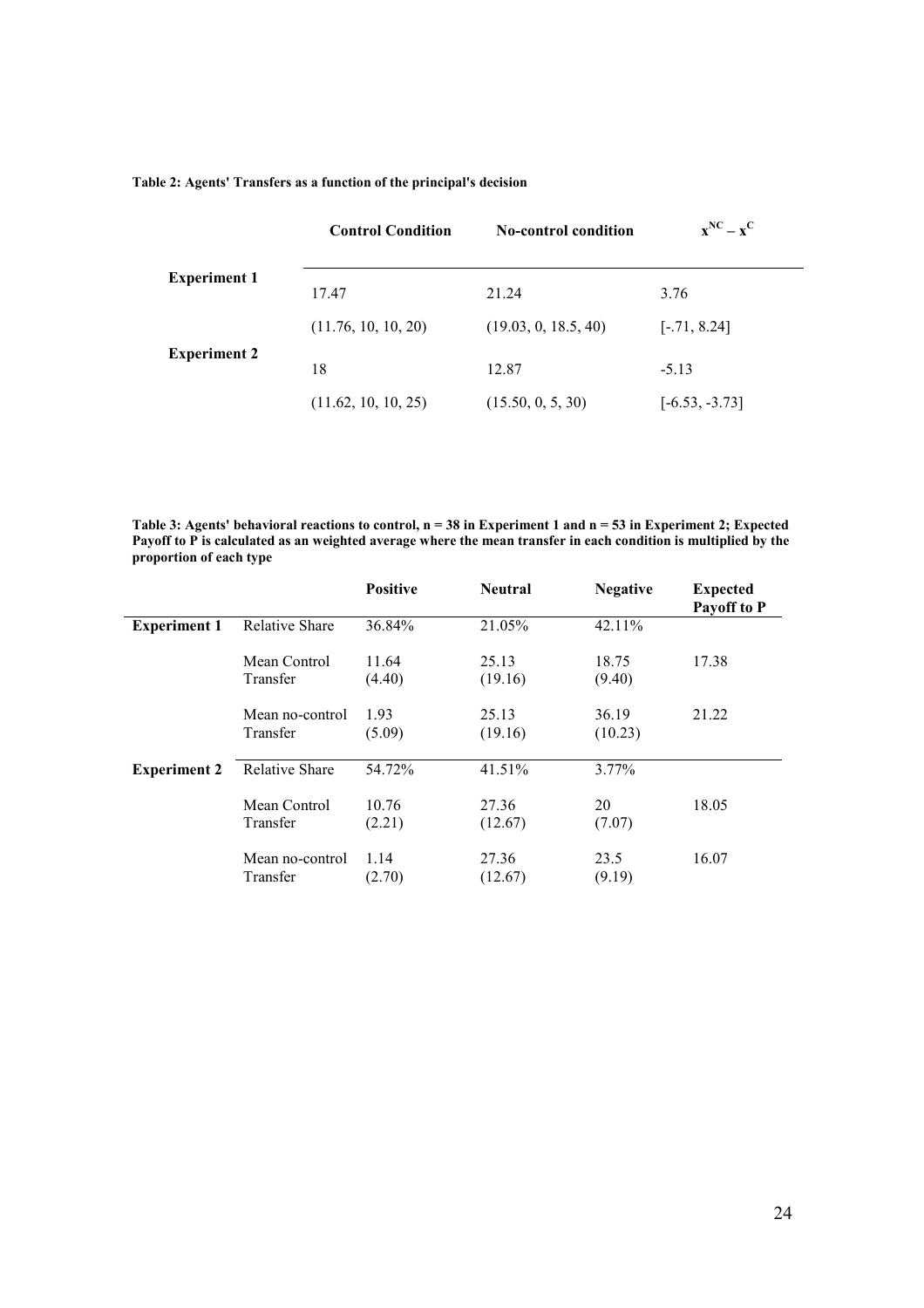|  | Table 4: Regressions on Differences between transfers and reactions to control |  |  |  |  |  |
|--|--------------------------------------------------------------------------------|--|--|--|--|--|
|  |                                                                                |  |  |  |  |  |

|                               | (1)                   | (2)                        | (3)                   | (4)                                  |
|-------------------------------|-----------------------|----------------------------|-----------------------|--------------------------------------|
| <b>VARIABLES</b>              | $x^{NC}$ - $x^C$      | Positive                   | Neutral               | Negative                             |
| $D = 1$ for our TP10          | $-8.895***$           | $0.178*$                   | $0.203*$              | $-0.383***$                          |
| $D = 1$ for FK Exp            | (2.448)<br>1.695      | (0.107)<br>$-0.126$        | (0.111)<br>$-0.0331$  | (0.0448)<br>0.136                    |
| $D = 1$ for ZSP Exp 1         | (2.729)<br>$-4.591$   | (0.0914)<br>$0.218*$       | (0.0844)<br>$-0.0808$ | (0.0961)<br>$-0.124$                 |
| $D$ : = 1 for ZSP Exp 2       | (3.351)<br>$-6.730**$ | (0.123)<br>$0.231*$        | (0.0924)<br>$-0.0481$ | (0.0886)<br>$-0.160**$               |
|                               | (2.870)               | (0.121)                    | (0.0984)              | (0.0814)                             |
| $D: = 1$ for ZSP Exp 3        | $-1.612$<br>(3.053)   | 0.0258<br>(0.118)          | $-0.0654$<br>(0.0926) | 0.0299<br>(0.108)                    |
| $D = 1$ for ZSP Exp 4         | 3.447<br>(3.436)      | $-0.170*$<br>(0.0903)      | 0.124<br>(0.104)      | 0.0313<br>(0.0944)                   |
| $D: = 1$ for ZSP Exp 5        | $-3.585$<br>(3.056)   | 0.0605<br>(0.125)          | 0.0418<br>(0.116)     | $-0.0859$<br>(0.0960)                |
| Constant                      | 3.763<br>(2.337)      |                            |                       |                                      |
| <b>Observations</b>           | 340                   | 340                        | 340                   | 340                                  |
| R-squared<br>Log Likelihood   | 0.107                 | $\blacksquare$<br>$-212.4$ | $-180.7$              | $\overline{\phantom{0}}$<br>$-196.6$ |
| $TP10$ Dummy = FK Dummy       | p < 0.01              | p < 0.01                   | P < 0.01              | p < 0.01                             |
| $TP10$ Dummy = $ZSPE1$ Dummy  | $p = 0.09$            | $p = 0.734$                | $p = 0.0142$          | p < 0.01                             |
| $TP10$ Dummy = $ZSPE2$ Dummy  | $p = 0.234$           | $p = 0.642$                | $p = 0.0249$          | p < 0.01                             |
| $TP10$ Dummy = $ZSPE3$ Dummy  | p < 0.01              | $p = 0.169$                | $p = 0.0139$          | p < 0.01                             |
| $TP10$ Dummy = $ZSP$ E4 Dummy | p < 0.01              | p < 0.01                   | $p = 0.377$           | p < 0.01                             |
| $TP10$ Dummy = $ZSP$ E5 Dummy | $p = 0.0118$          | $p = 0.312$                | $p = 0.145$           | p < 0.01                             |

Notes: Standard errors in parentheses, \*\*\* p<0.01, \*\* p<0.05, \* p<0.1. Data from Ziegelmeyer et al and F&K used with permission of the authors.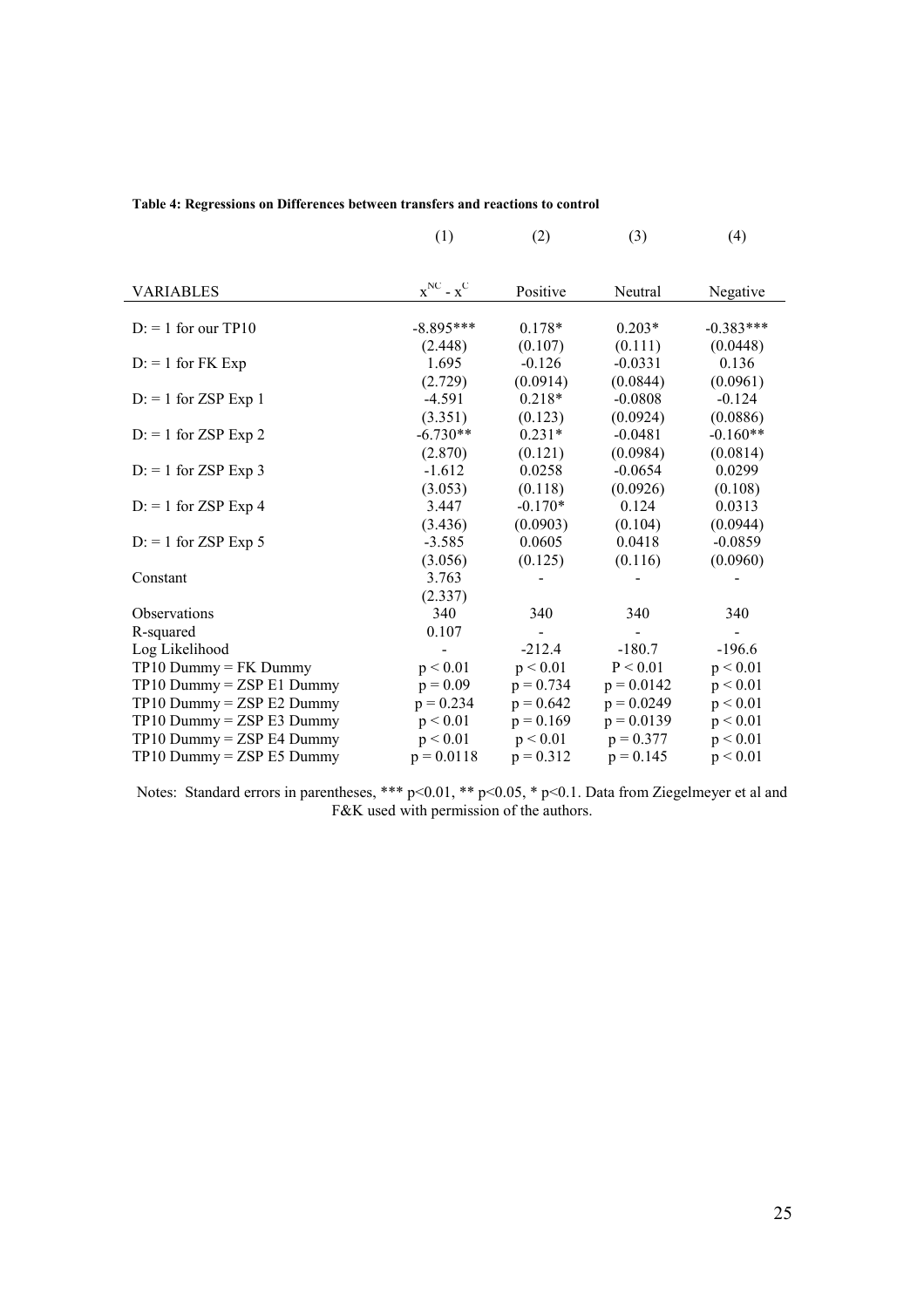|                                                                                      | (1)       | (2)       | (3)         |
|--------------------------------------------------------------------------------------|-----------|-----------|-------------|
|                                                                                      |           |           |             |
| <b>VARIABLES</b>                                                                     | Positive  | Neutral   | Negative    |
| $D: = 1$ for our Exp 2 (TP10)                                                        | 0.179     | $0.212*$  | $-0.390***$ |
|                                                                                      | (0.118)   | (0.117)   | (0.0457)    |
| $D: = 1$ for FK Exp                                                                  | $-0.118$  | $-0.0191$ | 0.137       |
|                                                                                      | (0.0977)  | (0.0939)  | (0.0968)    |
| $D: = 1$ for ZSP Exp 1                                                               | $0.218*$  | $-0.0974$ | $-0.121$    |
|                                                                                      | (0.121)   | (0.0990)  | (0.0918)    |
| $D = 1$ for ZSP Exp 2                                                                | $0.223*$  | $-0.0638$ | $-0.159*$   |
|                                                                                      | (0.121)   | (0.105)   | (0.0842)    |
| $D = 1$ for ZSP Exp 3                                                                | 0.0381    | $-0.0709$ | 0.0328      |
|                                                                                      | (0.122)   | (0.102)   | (0.109)     |
| $D = 1$ for ZSP Exp 4                                                                | $-0.185*$ | 0.149     | 0.0361      |
|                                                                                      | (0.0965)  | (0.111)   | (0.0970)    |
| $D = 1$ for ZSP Exp 5                                                                | 0.0501    | 0.0372    | $-0.0873$   |
|                                                                                      | (0.129)   | (0.123)   | (0.0978)    |
| Observations                                                                         | 340       | 340       | 340         |
| Notes: Robust standard errors in parentheses, *** $p<0.01$ , ** $p<0.05$ , * $p<0.1$ |           |           |             |

**Table 5: Pooled Data Multinomial Logit Regressions of Agents' Responses to Control (n=340)**

L

#### **Table 6: Summary of General Causality Orientation Scale Indexes**

|                               | <b>Experiment 1</b> | <b>Experiment 2</b> | t-stat/          |
|-------------------------------|---------------------|---------------------|------------------|
|                               |                     |                     | (Mann-Whitney z) |
| <b>GCOS: Autonomy Scale</b>   | 71.80               | 70.52               | 1.150075         |
|                               | (6.23)              | (8.74)              | (0.495)          |
| <b>GCOS: Impersonal Scale</b> | 43.42               | 45.41               | -1.349482        |
|                               | (10.83)             | (10.43)             | $(-1.487)$       |
| <b>GCOS: Control Scale</b>    | 58.43               | 58.93               | $-.4760745$      |
|                               | (6.97)              | (7.71)              | $(-0.758)$       |
| <b>Observations</b>           | 76                  | 159                 | 235              |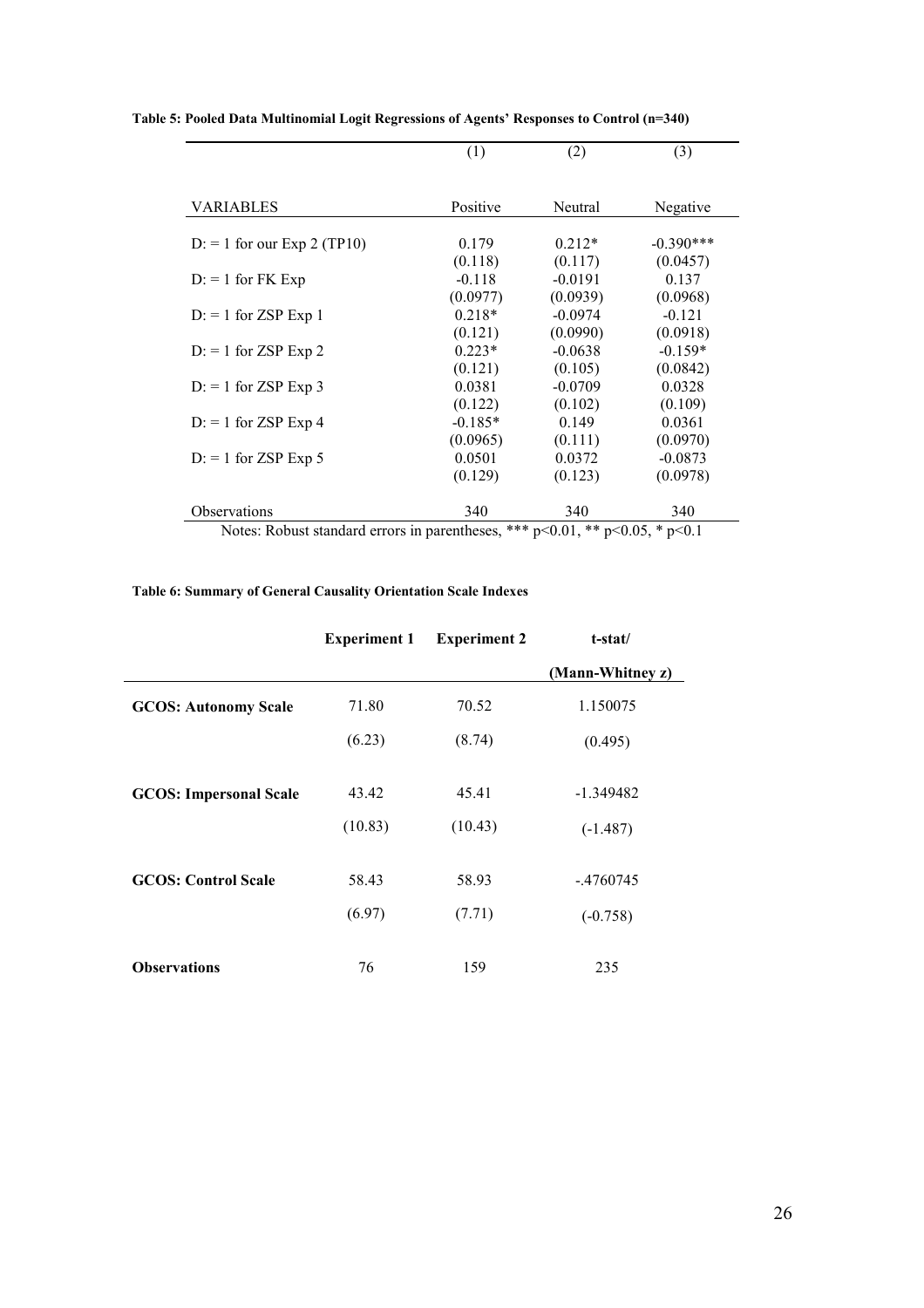|                                   | (1)                                                | (2)       | (3)       | (4)         |
|-----------------------------------|----------------------------------------------------|-----------|-----------|-------------|
|                                   |                                                    |           |           |             |
| <b>VARIABLES</b>                  | $\mathbf{x}^{\text{NC}}$ - $\mathbf{x}^{\text{C}}$ | Positive  | Neutral   | Negative    |
|                                   |                                                    |           |           |             |
| $D: TP10 Treatment = 1$           | $-8.864***$                                        | $0.193*$  | $0.216**$ | $-0.403***$ |
|                                   | (2.444)                                            | (0.111)   | (0.0961)  | (0.0830)    |
| <b>Standardized Autonomy</b>      | 1.198                                              | $-0.105$  | 0.0800    | 0.00241     |
| Scale                             |                                                    |           |           |             |
|                                   | (1.363)                                            | (0.0676)  | (0.0615)  | (0.0320)    |
| Standardized Impersonal           | $-0.611$                                           | $-0.0465$ | 0.0343    | 0.0149      |
| Scale                             |                                                    |           |           |             |
|                                   | (1.259)                                            | (0.0644)  | (0.0533)  | (0.0294)    |
| <b>Standardized Control Scale</b> | $-2.177*$                                          | $0.166**$ | $-0.0675$ | $-0.0641**$ |
|                                   | (1.303)                                            | (0.0701)  | (0.0514)  | (0.0299)    |
| Constant                          | 3.551                                              |           |           |             |
|                                   | (2.324)                                            |           |           |             |
| <b>Observations</b>               | 91                                                 | 91        | 91        | 91          |
| R-squared                         | 0.212                                              |           |           |             |
| Log Likelihood                    | $\cdot$                                            | $-57.47$  | $-54.16$  | $-32.22$    |

#### **Table 7: Regressions from our Subject Pool Only (n=91) with GCOS variables**

Notes: Standard errors in parentheses.\*\*\* p<0.01, \*\* p<0.05, \* p<0.1

#### **Table 8: Multinomial Logit Regressions of Agents' Responses to Control with GCOS variables (n=91)**

|                                    | (1)       | (2)       | (3)         |
|------------------------------------|-----------|-----------|-------------|
| <b>VARIABLES</b>                   | Positive  | Neutral   | Negative    |
|                                    |           |           |             |
| D: $TP10$ Treatment = 1            | $0.202*$  | $0.209**$ | $-0.411***$ |
|                                    | (0.113)   | (0.0972)  | (0.0846)    |
| <b>Standardized Autonomy Scale</b> | $-0.105$  | 0.102     | 0.00292     |
|                                    | (0.0700)  | (0.0672)  | (0.0330)    |
| Standardized Impersonal Scale      | $-0.0492$ | 0.0328    | 0.0163      |
|                                    | (0.0646)  | (0.0585)  | (0.0314)    |
| <b>Standardized Control Scale</b>  | $0.163**$ | $-0.0926$ | $-0.0699**$ |
|                                    | (0.0715)  | (0.0623)  | (0.0336)    |
| <b>Observations</b>                | 91        | 91        | 91          |
| Log Likelihood                     | $-78.85$  | $-78.85$  | $-78.85$    |

Notes: Robust standard errors in parentheses. \*\*\*  $p<0.01$ , \*\*  $p<0.05$ , \*  $p<0.1$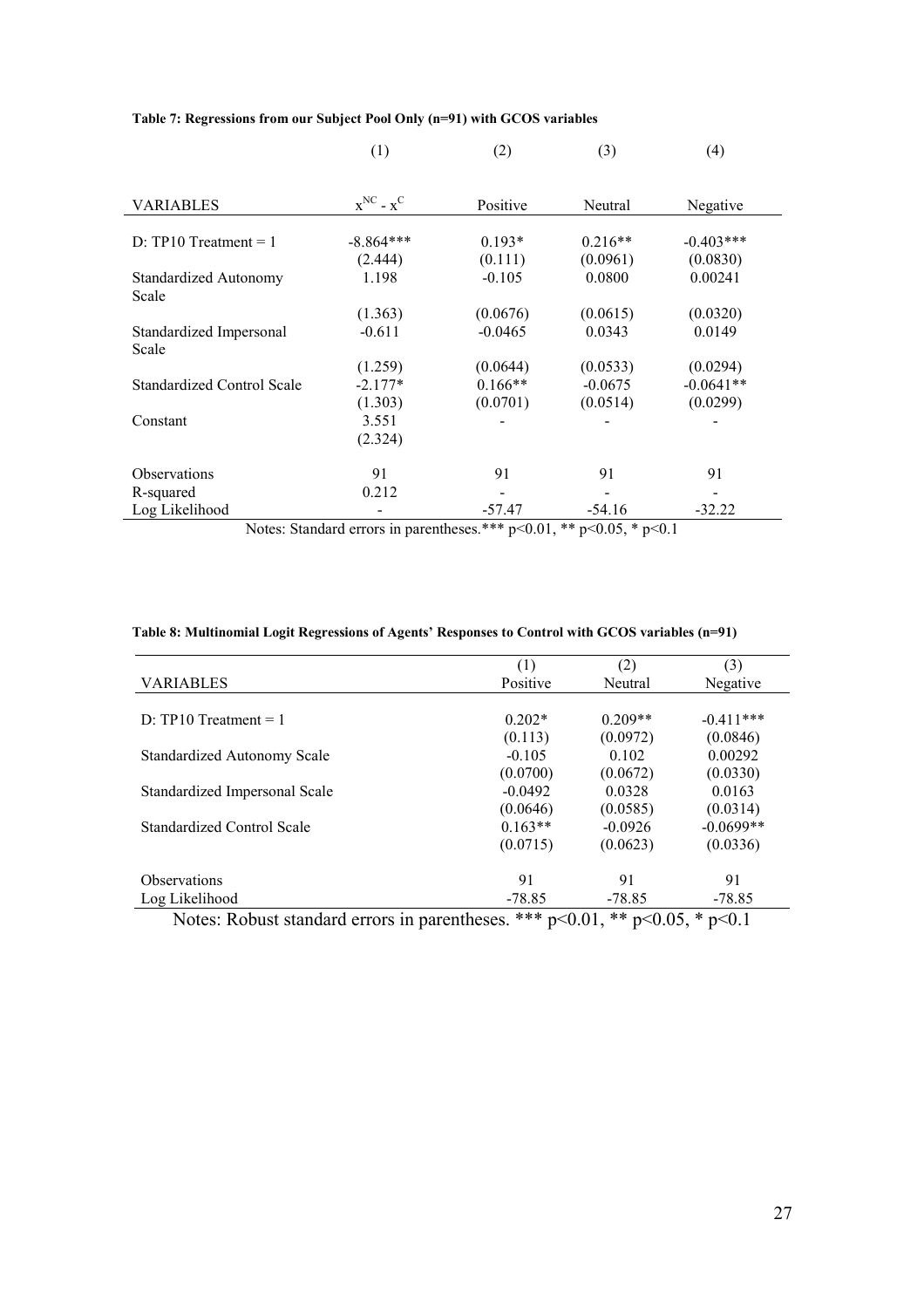

**Figure 1: Cumulative Distributions of Transfers from Experiment 1 (C10), n = 38 Agents**



**Figure 2: Cumulative Distributions of Transfers from Experiment 2 (TP10), n = 53 Agents**